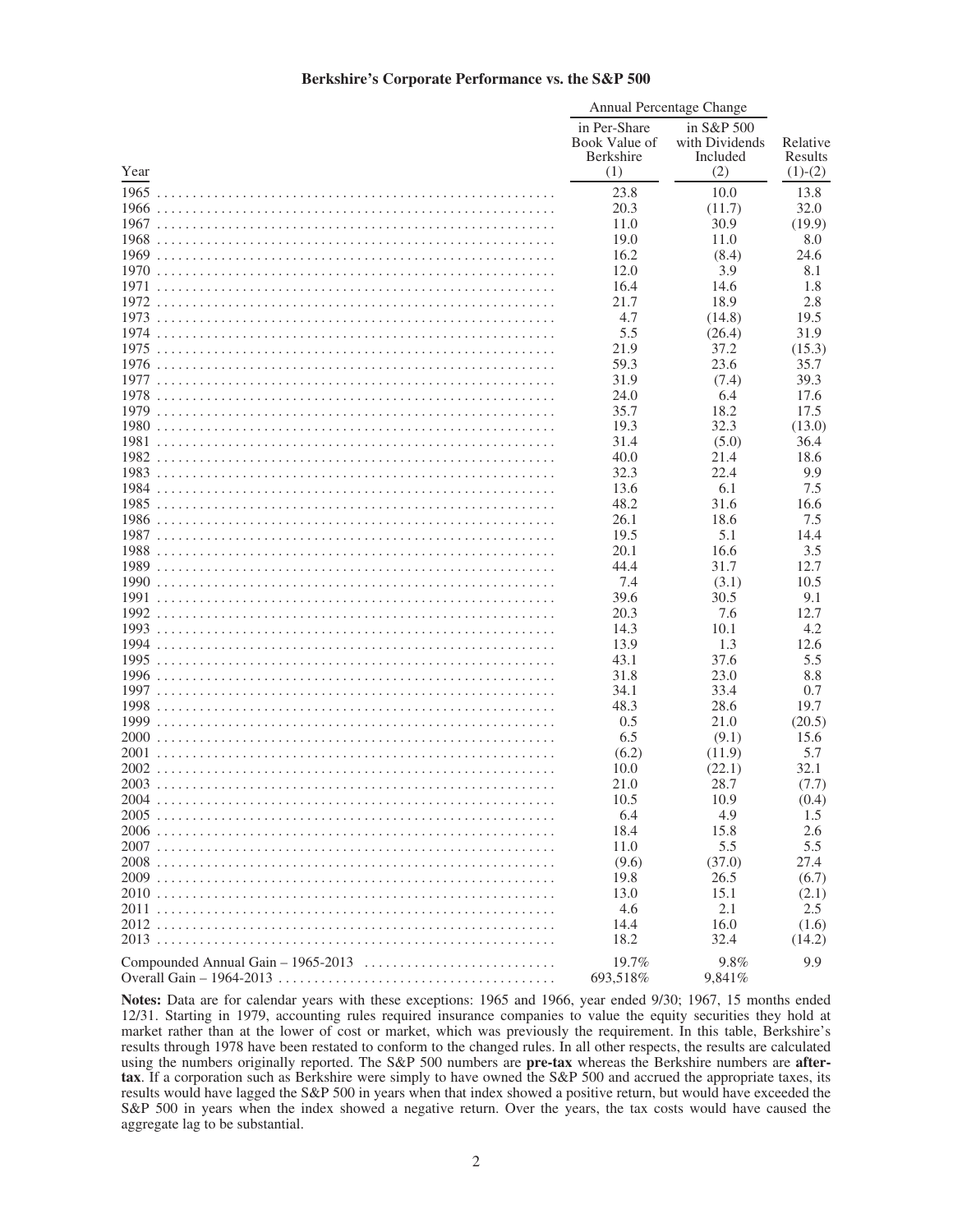## **BERKSHIRE HATHAWAY INC.**

### **To the Shareholders of Berkshire Hathaway Inc.:**

Berkshire's gain in net worth during 2013 was \$34.2 billion. That gain was *after* our deducting \$1.8 billion of charges – meaningless economically, as I will explain later – that arose from our purchase of the minority interests in Marmon and Iscar. After those charges, the per-share book value of both our Class A and Class B stock increased by 18.2%. Over the last 49 years (that is, since present management took over), book value has grown from \$19 to \$134,973, a rate of 19.7% compounded annually.\*

On the facing page, we show our long-standing performance measurement: The yearly change in Berkshire's per-share book value versus the market performance of the S&P 500. What counts, of course, is pershare *intrinsic* value. But that's a subjective figure, and book value is useful as a rough tracking indicator. (An extended discussion of intrinsic value is included in our Owner-Related Business Principles on pages 103 - 108. Those principles have been included in our reports for 30 years, and we urge new and prospective shareholders to read them.)

As I've long told you, Berkshire's intrinsic value far exceeds its book value. Moreover, the difference has widened considerably in recent years. That's why our 2012 decision to authorize the repurchase of shares at 120% of book value made sense. Purchases at that level benefit continuing shareholders because per-share intrinsic value exceeds that percentage of book value by a meaningful amount. We did not purchase shares during 2013, however, because the stock price did not descend to the 120% level. If it does, we will be aggressive.

Charlie Munger, Berkshire's vice chairman and my partner, and I believe both Berkshire's book value and intrinsic value will outperform the S&P in years when the market is down or moderately up. We expect to fall short, though, in years when the market is strong – as we did in 2013. We have underperformed in ten of our 49 years, with all but one of our shortfalls occurring when the S&P gain exceeded 15%.

Over the stock market cycle between yearends 2007 and 2013, we overperformed the S&P. Through full cycles in future years, we expect to do that again. If we fail to do so, we will not have earned our pay. After all, you could always own an index fund and be assured of S&P results.

# **The Year at Berkshire**

On the operating front, just about everything turned out well for us last year – in certain cases *very* well. Let me count the ways:

• We completed two large acquisitions, spending almost \$18 billion to purchase all of NV Energy and a major interest in H. J. Heinz. Both companies fit us well and will be prospering a century from now.

With the Heinz purchase, moreover, we created a partnership template that may be used by Berkshire in future acquisitions of size. Here, we teamed up with investors at 3G Capital, a firm led by my friend, Jorge Paulo Lemann. His talented associates – Bernardo Hees, Heinz's new CEO, and Alex Behring, its Chairman – are responsible for operations.

<sup>\*</sup> All per-share figures used in this report apply to Berkshire's A shares. Figures for the B shares are 1/1500th of those shown for A.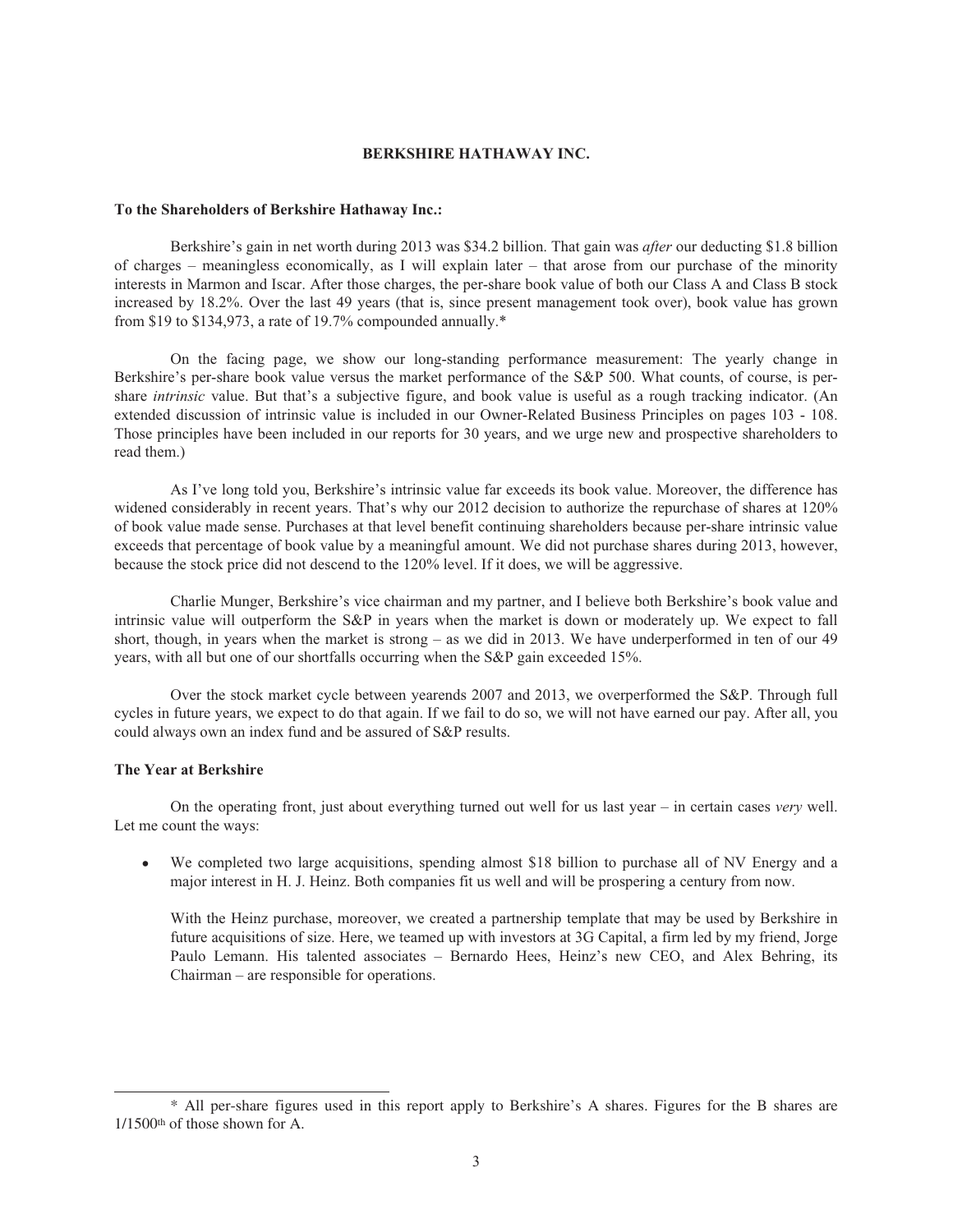Berkshire is the financing partner. In that role, we purchased \$8 billion of Heinz preferred stock that carries a 9% coupon but also possesses other features that should increase the preferred's annual return to 12% or so. Berkshire and 3G each purchased half of the Heinz common stock for \$4.25 billion.

Though the Heinz acquisition has some similarities to a "private equity" transaction, there is a crucial difference: Berkshire never intends to sell a share of the company. What we would like, rather, is to buy more, and that could happen: Certain 3G investors may sell some or all of their shares in the future, and we might increase our ownership at such times. Berkshire and 3G could also decide at some point that it would be mutually beneficial if we were to exchange some of our preferred for common shares (at an equity valuation appropriate to the time).

Our partnership took control of Heinz in June, and operating results so far are encouraging. Only minor earnings from Heinz, however, are reflected in those we report for Berkshire this year: One-time charges incurred in the purchase and subsequent restructuring of operations totaled \$1.3 billion. Earnings in 2014 will be substantial.

With Heinz, Berkshire now owns  $8\frac{1}{2}$  companies that, were they stand-alone businesses, would be in the Fortune 500. Only 491 $\frac{1}{2}$  to go.

NV Energy, purchased for \$5.6 billion by MidAmerican Energy, our utility subsidiary, supplies electricity to about 88% of Nevada's population. This acquisition fits nicely into our existing electric-utility operation and offers many possibilities for large investments in renewable energy. NV Energy will *not* be MidAmerican's last major acquisition.

 $\bullet$  MidAmerican is one of our "Powerhouse Five" – a collection of large non-insurance businesses that, in aggregate, had a record \$10.8 billion of pre-tax earnings in 2013, up \$758 million from 2012. The other companies in this sainted group are BNSF, Iscar, Lubrizol and Marmon.

Of the five, only MidAmerican, then earning \$393 million pre-tax, was owned by Berkshire nine years ago. Subsequently, we purchased another three of the five on an all-cash basis. In acquiring the fifth, BNSF, we paid about 70% of the cost in cash, and, for the remainder, issued shares that increased the number outstanding by 6.1%. In other words, the \$10.4 billion gain in annual earnings delivered Berkshire by the five companies over the nine-year span has been accompanied by only minor dilution. That satisfies our goal of not simply growing, but rather increasing *per-share* results.

If the U.S. economy continues to improve in 2014, we can expect earnings of our Powerhouse Five to improve also – perhaps by \$1 billion or so pre-tax.

- Our many dozens of smaller non-insurance businesses earned \$4.7 billion pre-tax last year, up from \$3.9 billion in 2012. Here, too, we expect further gains in 2014.
- $\bullet$  Berkshire's extensive insurance operation again operated at an underwriting profit in 2013 that makes 11 years in a row – and increased its float. During that 11-year stretch, our float – money that doesn't belong to us but that we can invest for Berkshire's benefit – has grown from \$41 billion to \$77 billion. Concurrently, our underwriting profit has aggregated \$22 billion pre-tax, including \$3 billion realized in 2013. And all of this all began with our 1967 purchase of National Indemnity for \$8.6 *million*.

We now own a wide variety of exceptional insurance operations. Best known is GEICO, the car insurer Berkshire acquired in full at yearend 1995 (having for many years prior owned a partial interest). GEICO in 1996 ranked number seven among U.S. auto insurers. Now, GEICO is number two, having recently passed Allstate. The reasons for this amazing growth are simple: low prices and reliable service. You can do yourself a favor by calling 1-800-847-7536 or checking Geico.com to see if you, too, can cut your insurance costs. Buy some of Berkshire's other products with the savings.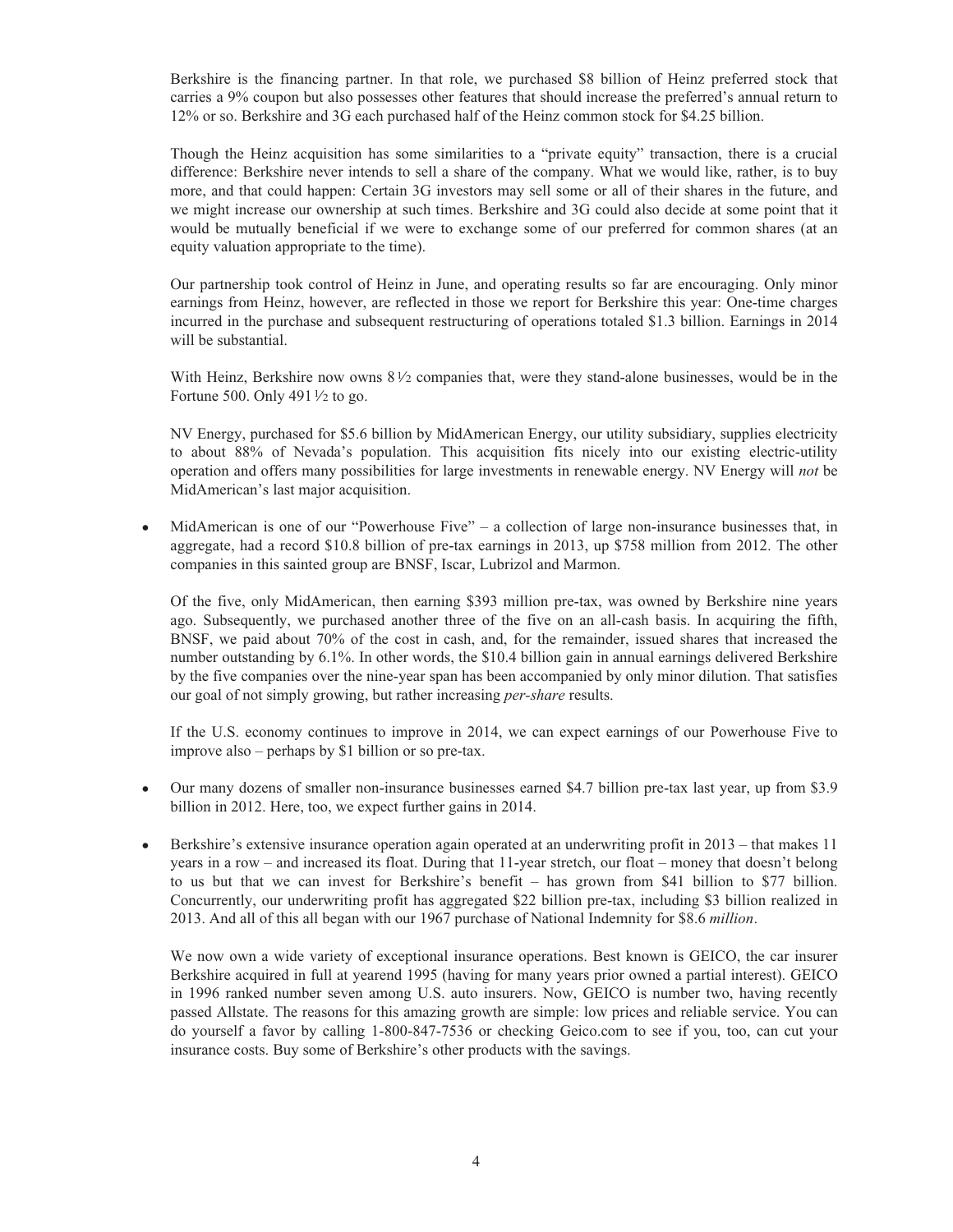While Charlie and I search for elephants, our many subsidiaries are regularly making bolt-on acquisitions. Last year, we contracted for 25 of these, scheduled to cost \$3.1 billion in aggregate. These transactions ranged from \$1.9 million to \$1.1 billion in size.

Charlie and I encourage these deals. They deploy capital in activities that fit with our existing businesses and that will be managed by our corps of expert managers. The result is no more work for us and more earnings for you. Many more of these bolt-on deals will be made in future years. In aggregate, they will be meaningful.

Last year we invested \$3.5 billion in the surest sort of bolt-on: the purchase of additional shares in two wonderful businesses that we already controlled. In one case – Marmon – our purchases brought us to the 100% ownership we had signed up for in 2008. In the other instance – Iscar – the Wertheimer family elected to exercise a put option it held, selling us the 20% of the business it retained when we bought control in 2006.

These purchases added about \$300 million pre-tax to our current earning power and also delivered us \$800 million of cash. Meanwhile, the same nonsensical accounting rule that I described in last year's letter required that we enter these purchases on our books at \$1.8 billion less than we paid, a process that reduced Berkshire's book value. (The charge was made to "capital in excess of par value"; figure *that* one out.) This weird accounting, you should understand, instantly increased Berkshire's excess of intrinsic value over book value by the same \$1.8 billion.

- Our subsidiaries spent a record \$11 billion on plant and equipment during 2013, roughly twice our depreciation charge. About 89% of that money was spent in the United States. Though we invest abroad as well, the mother lode of opportunity resides in America.
- In a year in which most equity managers found it impossible to outperform the S&P 500, both Todd Combs and Ted Weschler handily did so. Each now runs a portfolio exceeding \$7 billion. They've earned it.

I must again confess that their investments outperformed mine. (Charlie says I should add "by a lot.") If such humiliating comparisons continue, I'll have no choice but to cease talking about them.

Todd and Ted have also created significant value for you in several matters unrelated to their portfolio activities. Their contributions are just beginning: Both men have Berkshire blood in their veins.

- $\bullet$  Berkshire's yearend employment counting Heinz totaled a record 330,745, up 42,283 from last year. The increase, I must admit, included one person at our Omaha home office. (Don't panic: The headquarters gang still fits comfortably on one floor.)
- Berkshire increased its ownership interest last year in each of its "Big Four" investments American Express, Coca-Cola, IBM and Wells Fargo. We purchased additional shares of Wells Fargo (increasing our ownership to 9.2% versus 8.7% at yearend 2012) and IBM (6.3% versus 6.0%). Meanwhile, stock repurchases at Coca-Cola and American Express raised our percentage ownership. Our equity in Coca-Cola grew from 8.9% to 9.1% and our interest in American Express from 13.7% to 14.2%. And, if you think tenths of a percent aren't important, ponder this math: For the four companies in aggregate, each increase of one-tenth of a percent in our share of their equity raises Berkshire's share of their annual earnings by \$50 million.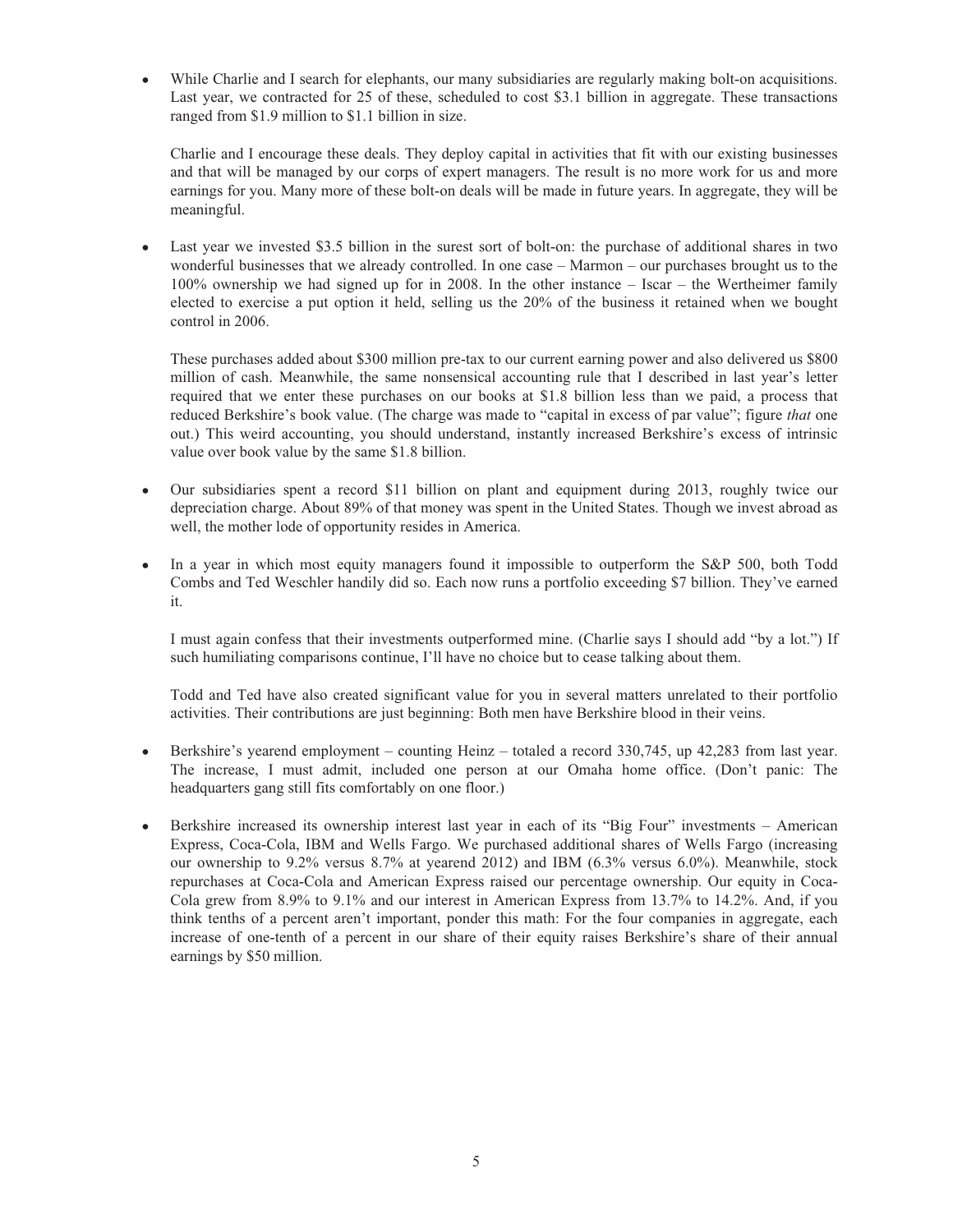The four companies possess excellent businesses and are run by managers who are both talented and shareholder-oriented. At Berkshire, we much prefer owning a non-controlling but substantial portion of a wonderful company to owning 100% of a so-so business; it's better to have a partial interest in the Hope diamond than to own all of a rhinestone.

Going by our yearend holdings, our portion of the "Big Four's" 2013 earnings amounted to \$4.4 billion. In the earnings we report to you, however, we include only the dividends we receive – about \$1.4 billion last year. But make no mistake: The \$3 billion of their earnings we don't report is every bit as valuable to us as the portion Berkshire records.

The earnings that these four companies retain are often used for repurchases of their own stock – a move that enhances our share of future earnings – as well as for funding business opportunities that usually turn out to be advantageous. All that leads us to expect that the per-share earnings of these four investees will grow substantially over time. If they do, dividends to Berkshire will increase and, even more important, our unrealized capital gains will, too. (For the four, unrealized gains already totaled \$39 billion at yearend.)

Our flexibility in capital allocation – our willingness to invest large sums passively in non-controlled businesses – gives us a significant advantage over companies that limit themselves to acquisitions they can operate. Woody Allen stated the general idea when he said: "The advantage of being bi-sexual is that it doubles your chances for a date on Saturday night." Similarly, our appetite for *either* operating businesses or passive investments doubles our chances of finding sensible uses for our endless gusher of cash.

\*\*\*\*\*\*\*\*\*\*\*\*

Late in 2009, amidst the gloom of the Great Recession, we agreed to buy BNSF, the largest purchase in Berkshire's history. At the time, I called the transaction an "all-in wager on the economic future of the United States."

That kind of commitment was nothing new for us: We've been making similar wagers ever since Buffett Partnership Ltd. acquired control of Berkshire in 1965. For good reason, too. Charlie and I have always considered a "bet" on ever-rising U.S. prosperity to be very close to a sure thing.

Indeed, who has ever benefited during the past 237 years by betting *against* America? If you compare our country's present condition to that existing in 1776, you have to rub your eyes in wonder. And the dynamism embedded in our market economy will continue to work its magic. America's best days lie ahead.

With this tailwind working for us, Charlie and I hope to build Berkshire's per-share intrinsic value by (1) constantly improving the basic earning power of our many subsidiaries; (2) further increasing their earnings through bolt-on acquisitions; (3) benefiting from the growth of our investees; (4) repurchasing Berkshire shares when they are available at a meaningful discount from intrinsic value; and (5) making an occasional large acquisition. We will also try to maximize results for *you* by rarely, if ever, issuing Berkshire shares.

Those building blocks rest on a rock-solid foundation. A century hence, BNSF and MidAmerican Energy will still be playing major roles in our economy. Insurance will concomitantly be essential for both businesses and individuals – and no company brings greater human and financial resources to that business than Berkshire.

Moreover, we will *always* maintain supreme financial strength, operating with at least \$20 billion of cash equivalents and never incurring material amounts of short-term obligations. As we view these and other strengths, Charlie and I like your company's prospects. We feel fortunate to be entrusted with its management.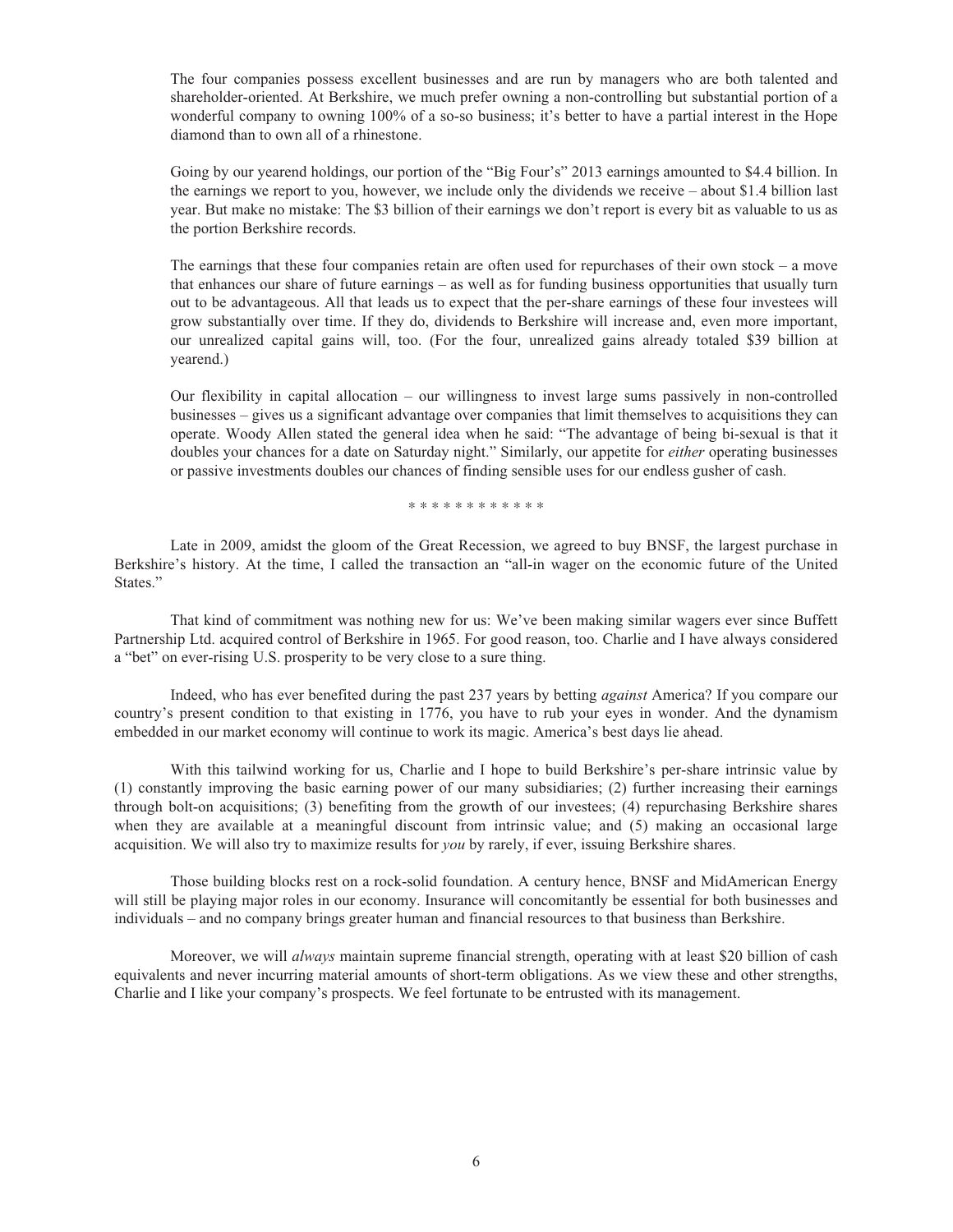### **Intrinsic Business Value**

As much as Charlie and I talk about intrinsic business value, we cannot tell you precisely what that number is for Berkshire shares (nor, in fact, for any other stock). In our 2010 annual report, however, we laid out the three elements – one of them qualitative – that we believe are the keys to a sensible estimate of Berkshire's intrinsic value. That discussion is reproduced in full on pages 109 - 110.

Here is an update of the two quantitative factors: In 2013 our per-share investments increased 13.6% to \$129,253 and our pre-tax earnings from businesses other than insurance and investments increased 12.8% to \$9,116 per share.

Since 1970, our per-share investments have increased at a rate of 19.3% compounded annually, and our earnings figure has grown at a 20.6% clip. It is no coincidence that the price of Berkshire stock over the 43-year period has increased at a rate very similar to that of our two measures of value. Charlie and I like to see gains in both sectors, but we will most strongly focus on building operating earnings.

\*\*\*\*\*\*\*\*\*\*\*\*

Now, let's examine the four major sectors of our operations. Each has vastly different balance sheet and income characteristics from the others. So we'll present them as four separate businesses, which is how Charlie and I view them (though there are important and *enduring* advantages to having them all under one roof). Our goal is to provide you with the information we would wish to have if our positions were reversed, with you being the reporting manager and we the absentee shareholders. (But don't get any ideas!)

### **Insurance**

*"Our investment in the insurance companies reflects a first major step in our efforts to achieve a more diversified base of earning power."*

— 1967 Annual Report

Let's look first at insurance, Berkshire's core operation and the engine that has consistently propelled our expansion since that 1967 report was published.

Property-casualty ("P/C") insurers receive premiums upfront and pay claims later. In extreme cases, such as those arising from certain workers' compensation accidents, payments can stretch over decades. This collectnow, pay-later model leaves P/C companies holding large sums – money we call "float" – that will eventually go to others. Meanwhile, insurers get to invest this float for their benefit. Though individual policies and claims come and go, the amount of float an insurer holds usually remains fairly stable in relation to premium volume. Consequently, as our business grows, so does our float. And *how* we have grown, as the following table shows:

| Year | Float (in \$ millions) |
|------|------------------------|
| 1970 | 39<br>S                |
| 1980 | 237                    |
| 1990 | 1,632                  |
| 2000 | 27,871                 |
| 2010 | 65,832                 |
| 2013 | 77,240                 |

Further gains in float will be tough to achieve. On the plus side, GEICO's float will almost certainly grow. In National Indemnity's reinsurance division, however, we have a number of run-off contracts whose float drifts downward. If we do experience a decline in float at some future time, it will be *very* gradual – at the outside no more than 3% in any year. The nature of our insurance contracts is such that we can *never* be subject to immediate demands for sums that are large compared to our cash resources. (In this respect, property-casualty insurance differs in an important way from certain forms of life insurance.)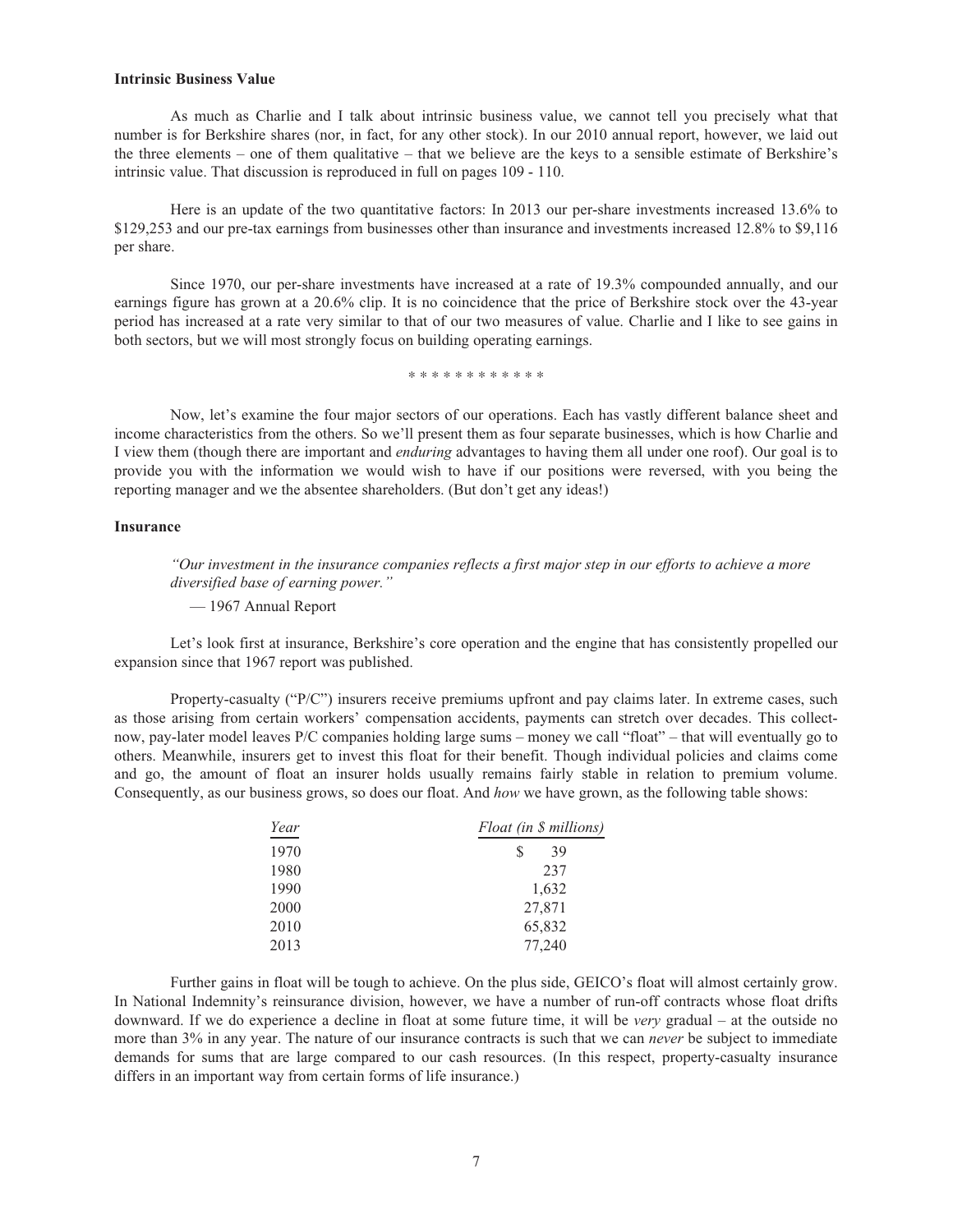If our premiums exceed the total of our expenses and eventual losses, we register an underwriting profit that adds to the investment income our float produces. When such a profit is earned, we enjoy the use of free money – and, better yet, get *paid* for holding it.

Unfortunately, the wish of all insurers to achieve this happy result creates intense competition, so vigorous in most years that it causes the P/C industry as a whole to operate at a significant underwriting *loss*. This loss, in effect, is what the industry pays to hold its float. For example, State Farm, by far the country's largest insurer and a well-managed company besides, incurred an underwriting loss in nine of the twelve years ending in 2012 (the latest year for which their financials are available, as I write this). Competitive dynamics almost guarantee that the insurance industry – despite the float income all companies enjoy – will continue its dismal record of earning subnormal returns as compared to other businesses.

As noted in the first section of this report, we have now operated at an underwriting profit for eleven consecutive years, our pre-tax gain for the period having totaled \$22 billion. Looking ahead, I believe we will continue to underwrite profitably in most years. Doing so is the daily focus of *all* of our insurance managers who know that while float is valuable, it can be drowned by poor underwriting results.

So how does our float affect intrinsic value? When Berkshire's *book* value is calculated, the *full* amount of our float is deducted as a liability, just as if we had to pay it out tomorrow and could not replenish it. But to think of float as strictly a liability is incorrect; it should instead be viewed as a revolving fund. Daily, we pay old claims – some \$17 billion to more than five million claimants in 2013 – and that reduces float. Just as surely, we each day write new business and thereby generate new claims that add to float. If our revolving float is both costless and long-enduring, which I believe it will be, the true value of this liability is *dramatically* less than the accounting liability.

A counterpart to this overstated liability is \$15.5 billion of "goodwill" that is attributable to our insurance companies and included in book value as an asset. In very large part, this goodwill represents the price we paid for the float-generating capabilities of our insurance operations. The cost of the goodwill, however, has *no* bearing on its true value. For example, if an insurance business sustains large and prolonged underwriting losses, any goodwill asset carried on the books should be deemed valueless, whatever its original cost.

Fortunately, that does not describe Berkshire. Charlie and I believe the true economic value of our insurance goodwill – what we would happily pay to purchase an insurance operation possessing float *of similar quality* to that we have – to be far in excess of its historic carrying value. The value of our float is one reason – a huge reason – why we believe Berkshire's intrinsic business value substantially exceeds its book value.

\*\*\*\*\*\*\*\*\*\*\*\*

Berkshire's attractive insurance economics exist only because we have some terrific managers running disciplined operations that possess strong, hard-to-replicate business models. Let me tell you about the major units.

First by float size is the Berkshire Hathaway Reinsurance Group, managed by Ajit Jain. Ajit insures risks that no one else has the desire or the capital to take on. His operation combines capacity, speed, decisiveness and, most important, brains in a manner unique in the insurance business. Yet he never exposes Berkshire to risks that are inappropriate in relation to our resources. Indeed, we are *far* more conservative in avoiding risk than most large insurers. For example, if the insurance industry should experience a \$250 billion loss from some megacatastrophe – a loss about triple anything it has ever experienced – Berkshire as a whole would likely record a significant profit for the year because of its many streams of earnings. And we would remain awash in cash, looking for large opportunities if the catastrophe caused markets to go into shock. All other major insurers and reinsurers would meanwhile be far in the red, with some facing insolvency.

From a standing start in 1985, Ajit has created an insurance business with float of \$37 billion and a large cumulative underwriting profit, a feat no other insurance CEO has come close to matching. Ajit's mind is an idea factory that is always looking for more lines of business he can add to his current assortment.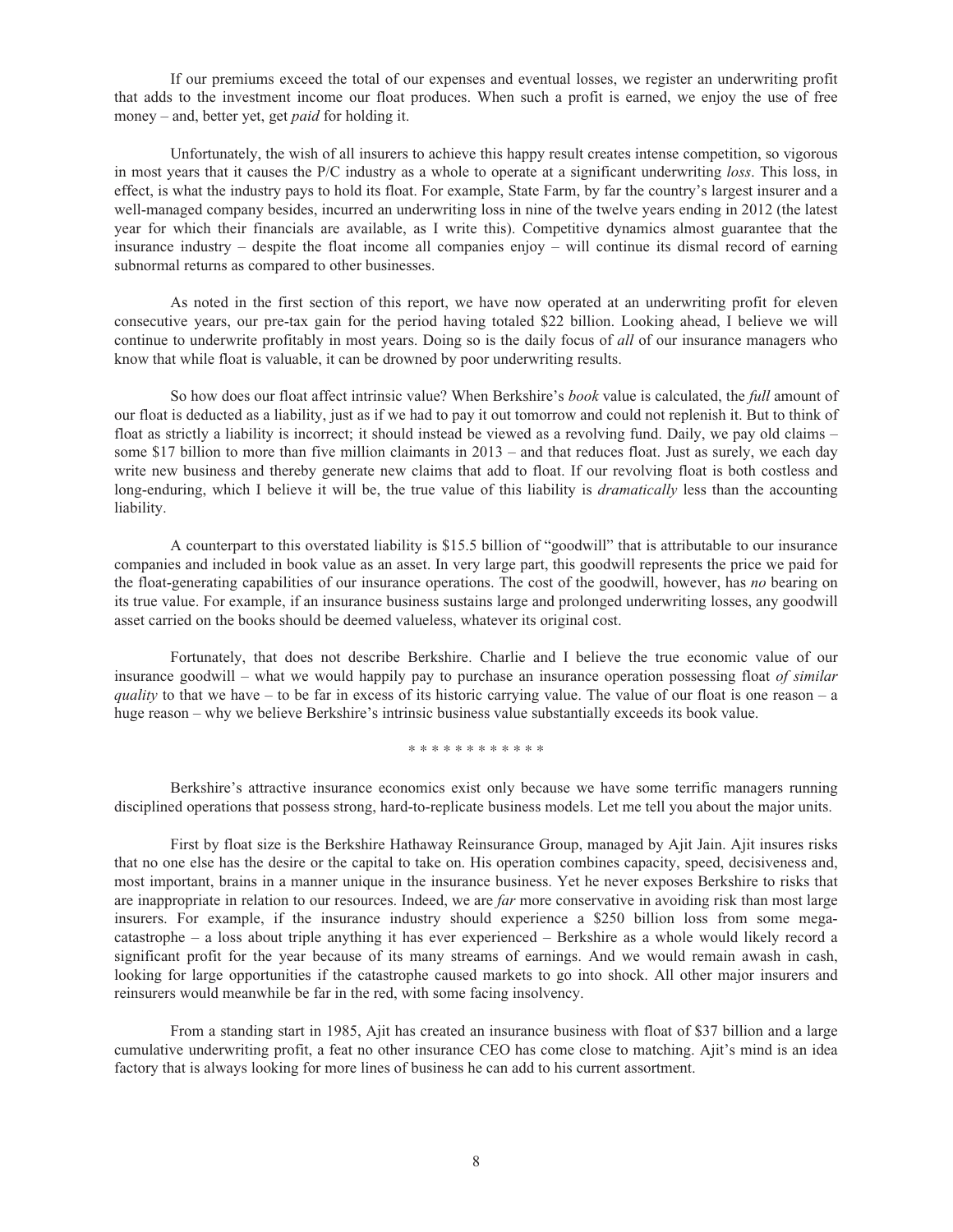One venture materialized last June when he formed Berkshire Hathaway Specialty Insurance ("BHSI"). This initiative took us into commercial insurance, where we were instantly accepted by both major insurance brokers and corporate risk managers throughout America. These professionals recognize that no other insurer can match the financial strength of Berkshire, which guarantees that legitimate claims arising many years in the future will be paid promptly and fully.

BHSI is led by Peter Eastwood, an experienced underwriter who is widely respected in the insurance world. Peter has assembled a spectacular team that is already writing a substantial amount of business with many Fortune 500 companies and with smaller operations as well. BHSI will be a major asset for Berkshire, one that will generate volume in the billions within a few years. Give Peter a Berkshire greeting when you see him at the annual meeting.

\*\*\*\*\*\*\*\*\*\*\*\*

We have another reinsurance powerhouse in General Re, managed by Tad Montross.

At bottom, a sound insurance operation needs to adhere to four disciplines. It must (1) understand *all* exposures that might cause a policy to incur losses; (2) conservatively assess the likelihood of any exposure actually causing a loss and the probable cost if it does; (3) set a premium that, on average, will deliver a profit after both prospective loss costs and operating expenses are covered; and (4) be willing to walk away if the appropriate premium can't be obtained.

Many insurers pass the first three tests and flunk the fourth. They simply can't turn their back on business that is being eagerly written by their competitors. That old line, "The other guy is doing it, so we must as well," spells trouble in any business, but in none more so than insurance.

Tad has observed all four of the insurance commandments, and it shows in his results. General Re's huge float has been better than cost-free under his leadership, and we expect that, on average, to continue. We are particularly enthusiastic about General Re's international life reinsurance business, which has grown consistently and profitably since we acquired the company in 1998.

It can be remembered that soon after we purchased General Re, the company was beset by problems that caused commentators – and me as well, briefly – to believe I had made a huge mistake. That day is long gone. General Re is now a gem.

\*\*\*\*\*\*\*\*\*\*\*\*

Finally, there is GEICO, the insurer on which I cut my teeth 63 years ago. GEICO is managed by Tony Nicely, who joined the company at 18 and completed 52 years of service in 2013. Tony became CEO in 1993, and since then the company has been flying.

When I was first introduced to GEICO in January 1951, I was blown away by the huge cost advantage the company enjoyed compared to the expenses borne by the giants of the industry. That operational efficiency continues today and is an all-important asset. No one *likes* to buy auto insurance. But almost everyone likes to drive. The insurance needed is a major expenditure for most families. Savings matter to them – and *only* a low-cost operation can deliver these.

GEICO's cost advantage is the factor that has enabled the company to gobble up market share year after year. Its low costs create a moat – an *enduring* one – that competitors are unable to cross. Meanwhile, our little gecko continues to tell Americans how GEICO can save them important money. With our latest reduction in operating costs, his story has become even more compelling.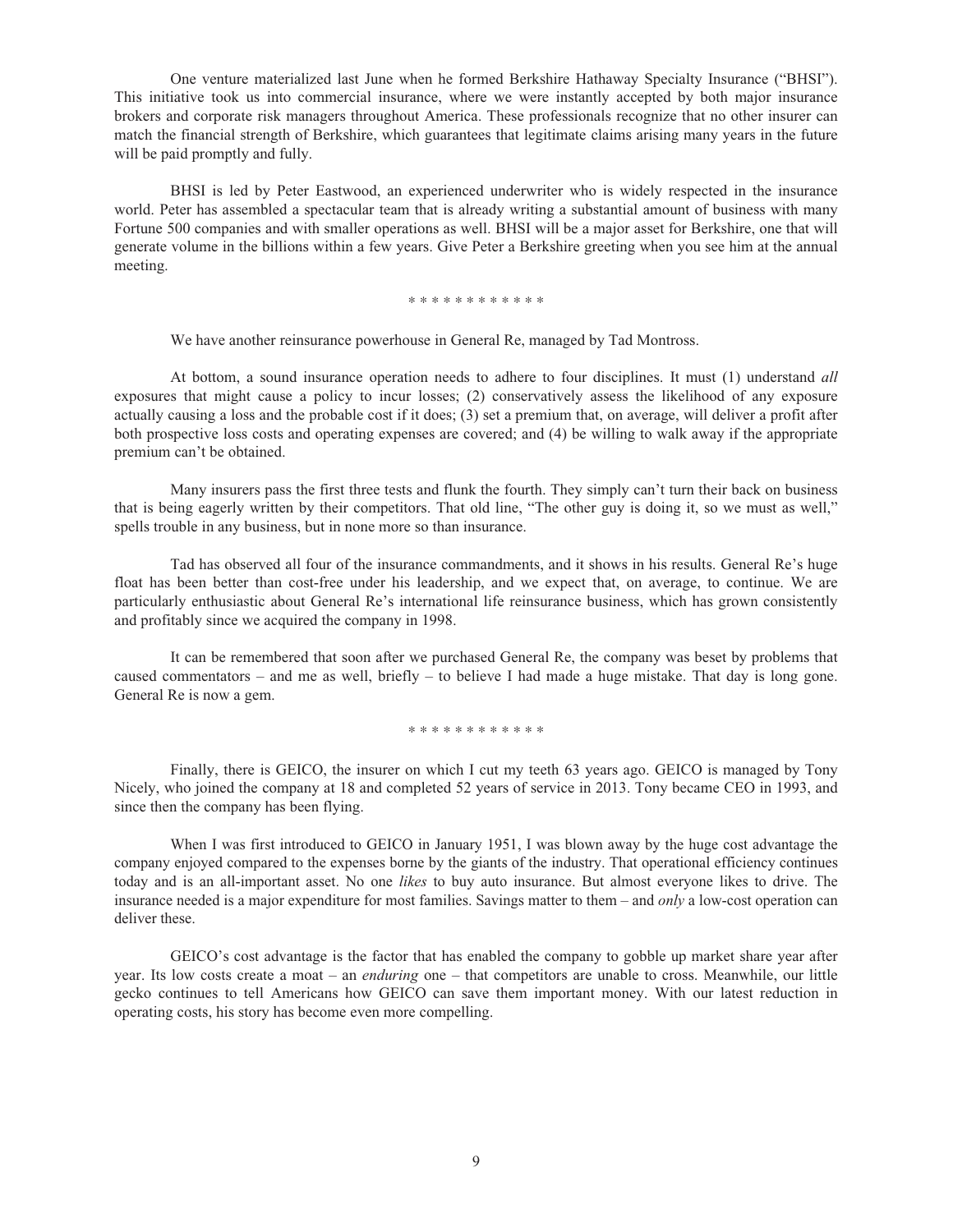In 1995, we purchased the half of GEICO that we didn't already own, paying \$1.4 billion more than the net tangible assets we acquired. That's "goodwill," and it will forever remain unchanged on our books. As GEICO's business grows, however, so does its *true* economic goodwill. I believe that figure to be approaching \$20 billion.

## \*\*\*\*\*\*\*\*\*\*\*\*

In addition to our three major insurance operations, we own a group of smaller companies, most of them plying their trade in odd corners of the insurance world. In aggregate, these companies are a growing operation that consistently delivers an underwriting profit. Moreover, as the table below shows, they also provide us with substantial float. Charlie and I treasure these companies and their managers.

|                                         | <b>Underwriting Profit</b> |         | Yearend Float          |          |
|-----------------------------------------|----------------------------|---------|------------------------|----------|
|                                         |                            |         | ( <i>in millions</i> ) |          |
| <i><b>Insurance Operations</b></i>      | 2013                       | 2012    | 2013                   | 2012     |
| BH Reinsurance                          | \$1,294                    | 304     | \$37,231               | \$34,821 |
| General Re                              | 283                        | 355     | 20,013                 | 20,128   |
| $G EICO$                                | 1,127                      | 680     | 12,566                 | 11,578   |
| Other Primary $\dots \dots \dots \dots$ | 385                        | 286     | 7,430                  | 6,598    |
|                                         | \$3,089                    | \$1,625 | \$77,240               | \$73,125 |
|                                         |                            |         |                        |          |

\*\*\*\*\*\*\*\*\*\*\*\*

Simply put, insurance is the sale of promises. The "customer" pays money now; the insurer promises to pay money in the future if certain events occur.

Sometimes, the promise will not be tested for decades. (Think of life insurance bought by those in their 20s.) Therefore, both the ability and willingness of the insurer to pay – even if economic chaos prevails when payment time arrives – is all-important.

Berkshire's promises have no equal, a fact affirmed in recent years by the actions of the world's largest and most sophisticated insurers, some of which have wanted to shed themselves of huge and exceptionally longlived liabilities, particularly those involving asbestos claims. That is, these insurers wished to "cede" their liabilities to a reinsurer. Choosing the wrong reinsurer, however – one that down the road proved to be financially strapped or a bad actor – would put the original insurer in danger of getting the liabilities right back in its lap.

Almost without exception, the largest insurers seeking aid came to Berkshire. Indeed, in the largest such transaction ever recorded, Lloyd's in 2007 turned over to us both many thousands of known claims arising from policies written before 1993 and an unknown but huge number of claims from that same period sure to materialize in the future. (Yes, we will be receiving claims decades from now that apply to events taking place prior to 1993.)

Berkshire's ultimate payments arising from the Lloyd's transaction are today unknowable. What is certain, however, is that Berkshire will pay all valid claims up to the \$15 billion limit of our policy. No other insurer's promise would have given Lloyd's the comfort provided by its agreement with Berkshire. The CEO of the entity then handling Lloyd's claims said it best: "Names [the original insurers at Lloyd's] wanted to sleep easy at night, and we think we've just bought them the world's best mattress."

\*\*\*\*\*\*\*\*\*\*\*\*

Berkshire's great managers, premier financial strength and a variety of business models possessing wide moats form something unique in the insurance world. The combination is a huge asset for Berkshire shareholders that will only get more valuable with time.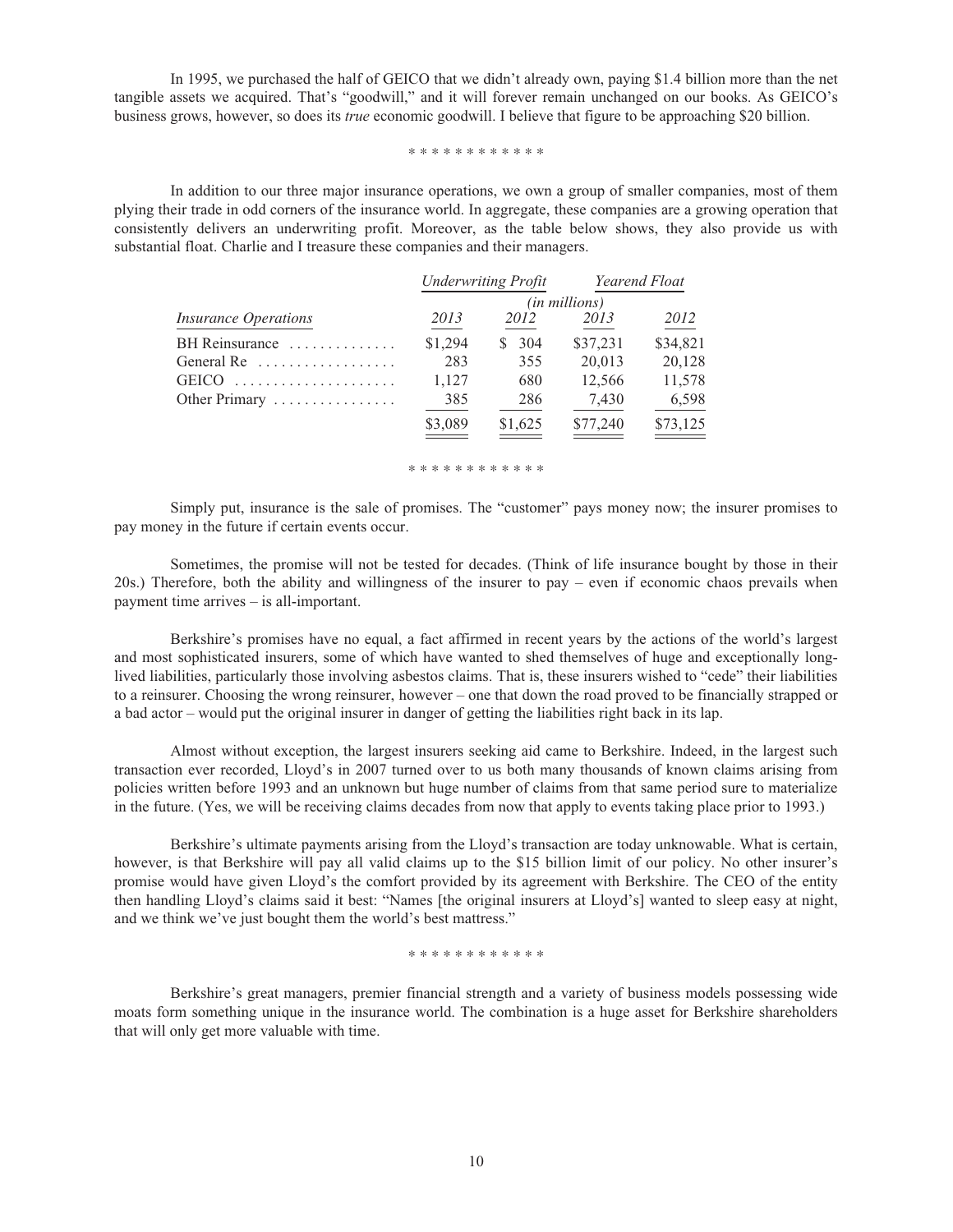## **Regulated, Capital-Intensive Businesses**

*"Though there are many regulatory restraints in the utility industry, it's possible that we will make additional commitments in the field. If we do, the amounts involved could be large."*

— 1999 Annual Report

We have two major operations, BNSF and MidAmerican Energy, that share important characteristics distinguishing them from our other businesses. Consequently, we assign them their own section in this letter and split out their combined financial statistics in our GAAP balance sheet and income statement.

A key characteristic of both companies is their huge investment in very long-lived, regulated assets, with these partially funded by large amounts of long-term debt that is *not* guaranteed by Berkshire. Our credit is in fact not needed because each company has earning power that even under terrible economic conditions will far exceed its interest requirements. Last year, for example, BNSF's interest coverage was 9:1. (Our definition of coverage is pre-tax earnings/interest, *not* EBITDA/interest, a commonly-used measure we view as seriously flawed.)

At MidAmerican, meanwhile, two factors ensure the company's ability to service its debt under all circumstances. The first is common to all utilities: recession-resistant earnings, which result from these companies exclusively offering an essential service. The second is enjoyed by few other utilities: a great diversity of earnings streams, which shield us from being seriously harmed by any single regulatory body. Now, with the acquisition of NV Energy, MidAmerican's earnings base has further broadened. This particular strength, supplemented by Berkshire's ownership, has enabled MidAmerican and its utility subsidiaries to significantly lower their cost of debt. This advantage benefits both us *and* our customers.

Every day, our two subsidiaries power the American economy in major ways:

• BNSF carries about 15% (measured by ton-miles) of *all* inter-city freight, whether it is transported by truck, rail, water, air, or pipeline. Indeed, we move more ton-miles of goods than *anyone* else, a fact establishing BNSF as the most important artery in our economy's circulatory system. Its hold on the number-one position strengthened in 2013.

BNSF, like all railroads, also moves its cargo in an extraordinarily fuel-efficient and environmentally friendly way, carrying a ton of freight about 500 miles on a single gallon of diesel fuel. Trucks taking on the same job guzzle about four times as much fuel.

• MidAmerican's utilities serve regulated retail customers in eleven states. No utility company stretches further. In addition, we are the leader in renewables: From a standing start nine years ago, MidAmerican now accounts for 7% of the country's wind generation capacity, with more on the way. Our share in solar – most of which is still in construction – is even larger.

MidAmerican can make these investments because it retains *all* of its earnings. Here's a little known fact: Last year MidAmerican retained more dollars of earnings – by far – than any other American electric utility. We and our regulators see this as an important advantage – one almost certain to exist five, ten and twenty years from now.

When our current projects are completed, MidAmerican's renewables portfolio will have cost \$15 billion. We relish making such commitments as long as they promise reasonable returns. And, on that front, we put a large amount of trust in future regulation.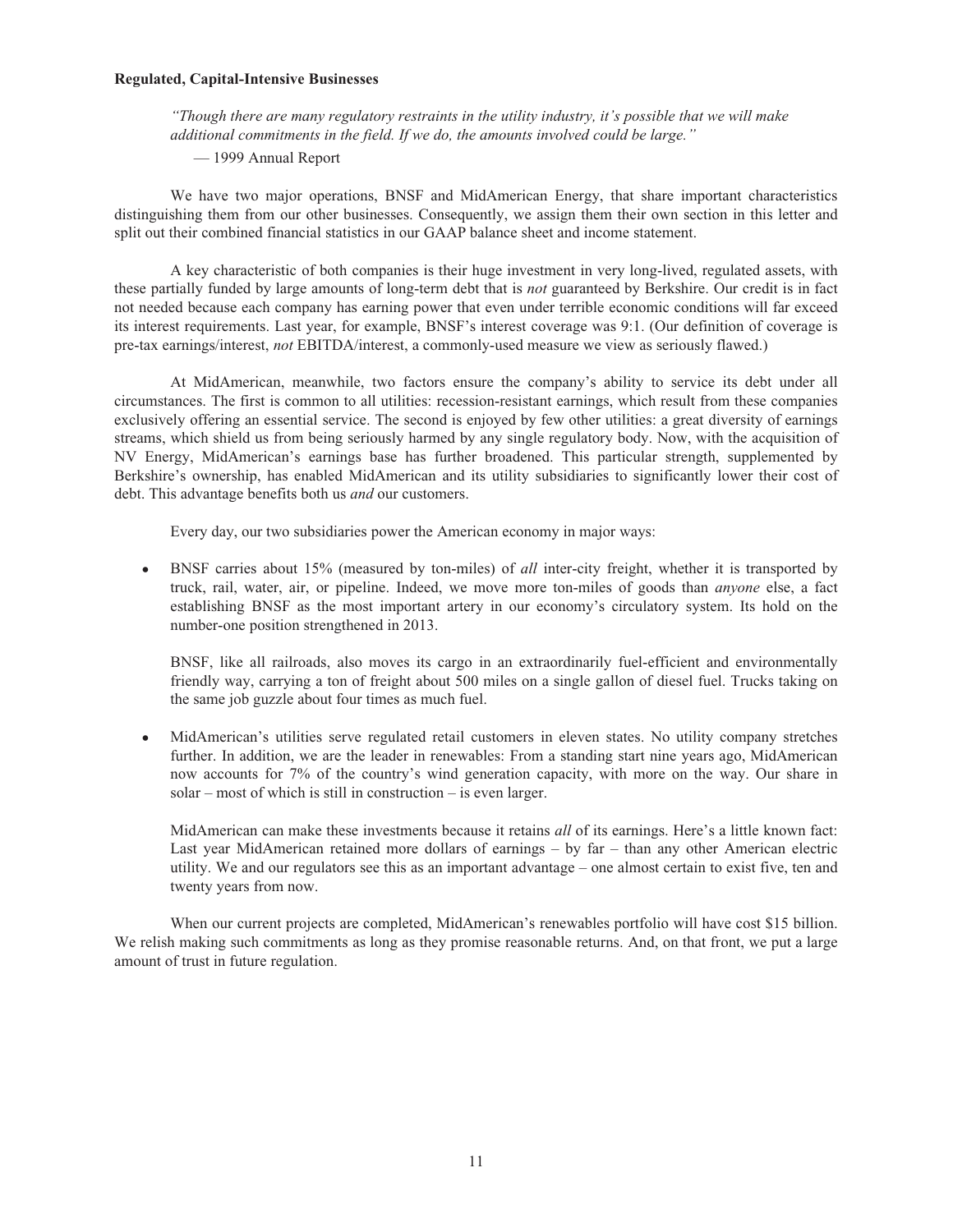Our confidence is justified both by our past experience and by the knowledge that society will forever need massive investments in both transportation and energy. It is in the self-interest of governments to treat capital providers in a manner that will ensure the continued flow of funds to essential projects. It is meanwhile in our selfinterest to conduct our operations in a way that earns the approval of our regulators and the people they represent.

Tangible proof of our dedication to that duty was delivered last year in a poll of customer satisfaction covering 52 holding companies and their 101 operating electric utilities. Our MidAmerican group ranked number one, with 95.3% of respondents giving us a "very satisfied" vote and not a single customer rating us "dissatisfied." The bottom score in the survey, incidentally, was a dismal 34.5%.

All three of our companies were ranked far lower by this measure before they were acquired by MidAmerican. The extraordinary customer satisfaction we have achieved is of great importance as we expand: Regulators in states we hope to enter are glad to see us, knowing we will be responsible operators.

Our railroad has been diligent as well in anticipating the needs of its customers. Whatever you may have heard about our country's crumbling infrastructure in no way applies to BNSF or railroads generally. America's rail system has never been in better shape, a consequence of huge investments by the industry. We are not, however, resting: BNSF spent \$4 billion on the railroad in 2013, double its depreciation charge and a single-year record for *any* railroad. And, we will spend considerably more in 2014. Like Noah, who foresaw early on the need for dependable transportation, we know it's our job to plan ahead.

Leading our two capital-intensive companies are Greg Abel, at MidAmerican, and the team of Matt Rose and Carl Ice at BNSF. The three are extraordinary managers who have my gratitude and deserve yours as well. Here are the key figures for their businesses:

| MidAmerican (89.8% owned)                              |                        | Earnings (in millions) |    |          |     |             |  |
|--------------------------------------------------------|------------------------|------------------------|----|----------|-----|-------------|--|
|                                                        |                        | 2013                   |    | 2012     |     | 2011        |  |
|                                                        | <sup>\$</sup>          | 362                    | S. | 429      | \$. | 469         |  |
|                                                        |                        | 230                    |    | 236      |     | 279         |  |
|                                                        |                        | 982                    |    | 737      |     | 771         |  |
|                                                        |                        | 385                    |    | 383      |     | 388         |  |
|                                                        |                        | 139                    |    | 82       |     | 39          |  |
|                                                        |                        | $\overline{4}$         |    | 91       |     | 36          |  |
| Operating earnings before corporate interest and taxes |                        | 2,102                  |    | 1,958    |     | 1,982       |  |
|                                                        |                        | 296                    |    | 314      |     | 336         |  |
|                                                        |                        | 170                    |    | 172      |     | 315         |  |
|                                                        |                        | \$1,636                |    | \$1,472  |     | \$1,331     |  |
|                                                        |                        | \$ 1,470               |    | \$1,323  |     | \$1,204     |  |
| BNSF                                                   | Earnings (in millions) |                        |    |          |     |             |  |
|                                                        |                        | 2013                   |    | 2012     |     | <i>2011</i> |  |
|                                                        |                        | \$22,014               |    | \$20,835 |     | \$19,548    |  |
|                                                        |                        | 15,357                 |    | 14,835   |     | 14,247      |  |
| Operating earnings before interest and taxes           |                        | 6,657                  |    | 6,000    |     | 5,301       |  |
|                                                        |                        | 729                    |    | 623      |     | 560         |  |
|                                                        |                        | 2,135                  |    | 2,005    |     | 1,769       |  |
|                                                        |                        | \$3,793                |    | \$3,372  |     | \$2,972     |  |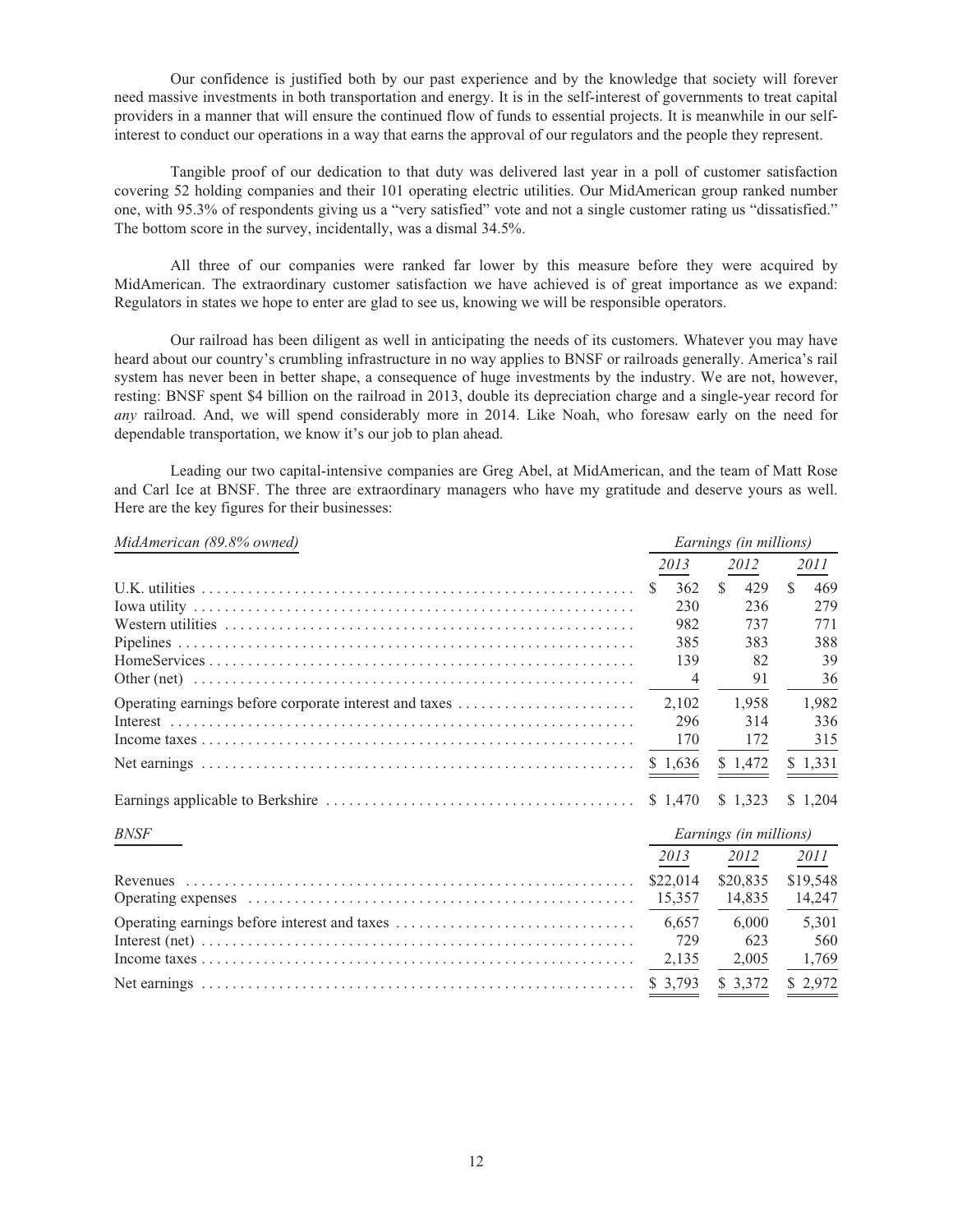Ron Peltier continues to build HomeServices, MidAmerican's real estate brokerage subsidiary. Last year his operation made four acquisitions, the most significant being Fox & Roach, a Philadelphia-based company that is the largest single-market realtor in the country.

HomeServices now has 22,114 agents (listed by geography on page 112), up 38% from 2012. HomeServices also owns 67% of the Prudential and Real Living franchise operations, which are in the process of rebranding their franchisees as Berkshire Hathaway HomeServices. If you haven't yet, many of you will soon be seeing our name on "for sale" signs.

## **Manufacturing, Service and Retailing Operations**

*"See that store," Warren says, pointing at Nebraska Furniture Mart. "That's a really good business." "Why don't you buy it?" I said. "It's privately held," Warren said. "Oh," I said. "I might buy it anyway," Warren said. "Someday."* — *Supermoney* by Adam Smith (1972)

Our activities in this part of Berkshire cover the waterfront. Let's look, though, at a summary balance sheet and earnings statement for the entire group.

*Balance Sheet 12/31/13 (in millions)*

| Assets                                                |                           | Liabilities and Equity                                                                                                                 |                                 |
|-------------------------------------------------------|---------------------------|----------------------------------------------------------------------------------------------------------------------------------------|---------------------------------|
| Cash and equivalents<br>Accounts and notes receivable | \$ 6,625<br>7.749         | Notes payable<br>Other current liabilities                                                                                             | \$1,615<br>8,965                |
|                                                       | 9,945<br>716              | Total current liabilities $\ldots \ldots \ldots$                                                                                       | 10,580                          |
| Total current assets                                  | 25,035                    |                                                                                                                                        |                                 |
| Goodwill and other intangibles                        | 25.617<br>19,389<br>4,274 | Deferred taxes<br>Term debt and other liabilities $\dots\dots$<br>Non-controlling interests $\dots\dots\dots\dots$<br>Berkshire equity | 5,184<br>4,405<br>456<br>53,690 |
|                                                       | \$74,315                  |                                                                                                                                        | \$74,315                        |

### *Earnings Statement (in millions)*

| 2013     | 2012     | 2011     |
|----------|----------|----------|
| \$95,291 | \$83,255 | \$72,406 |
| 88.414   | 76.978   | 67.239   |
|          | 146      | 130      |
| 6.742    | 6.131    | 5,037    |
|          | 2.432    | 1,998    |
| \$4.230  | \$3,699  | \$3,039  |

Our income and expense data conforming to Generally Accepted Accounting Principles ("GAAP") is on page 29. In contrast, the operating expense figures above are non-GAAP and exclude some purchase-accounting items (primarily the amortization of certain intangible assets). We present the data in this manner because Charlie and I believe the adjusted numbers more accurately reflect the true economic expenses and profits of the businesses aggregated in the table than do GAAP figures.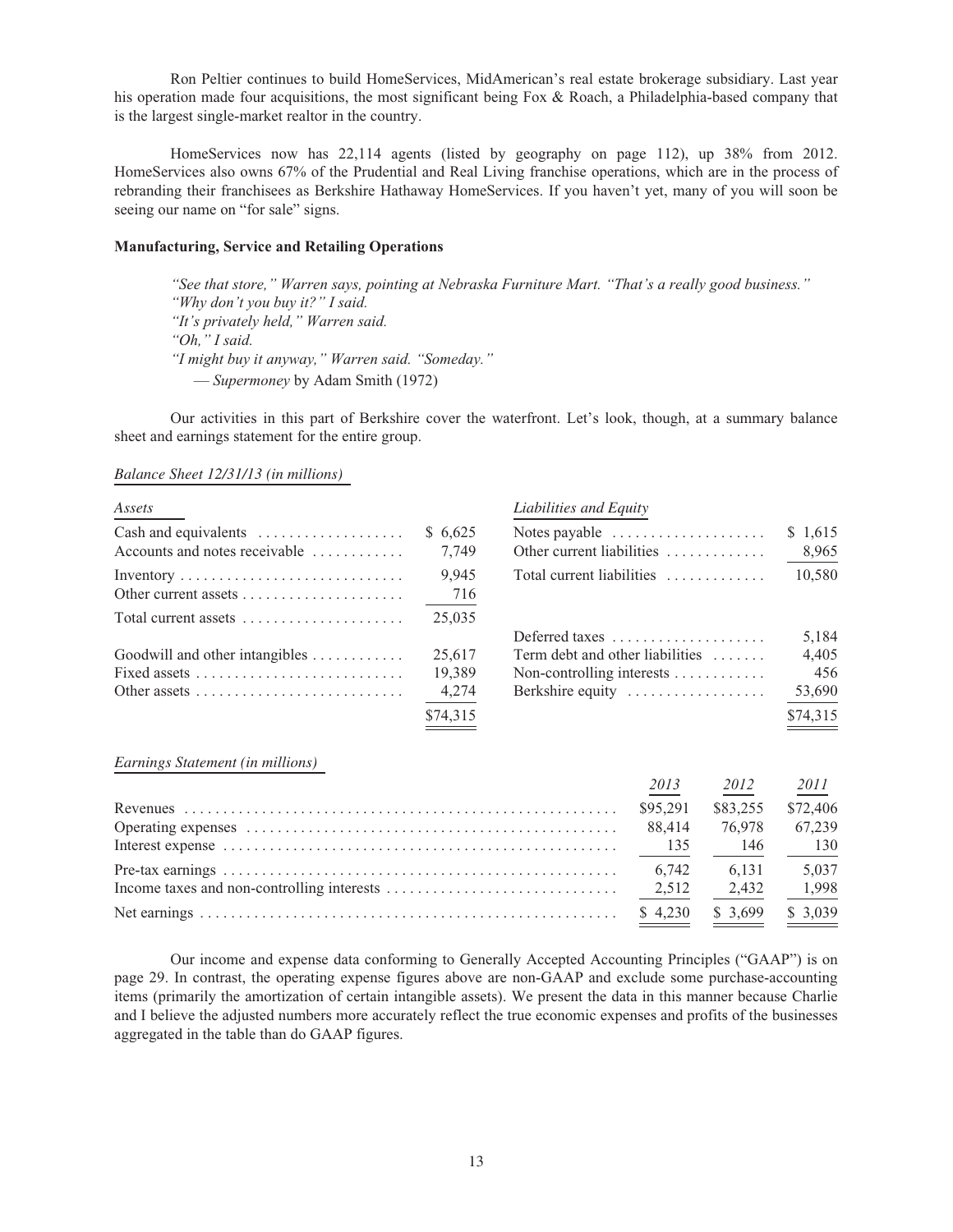I won't explain all of the adjustments – some are tiny and arcane – but serious investors should understand the disparate nature of intangible assets: Some truly deplete over time while others in no way lose value. With software, for example, amortization charges are very real expenses. Charges against other intangibles such as the amortization of customer relationships, however, arise through purchase-accounting rules and are clearly not real costs. GAAP accounting draws no distinction between the two types of charges. Both, that is, are recorded as expenses when earnings are calculated – even though from an investor's viewpoint they could not be more different.

In the GAAP-compliant figures we show on page 29, amortization charges of \$648 million for the companies included in this section are deducted as expenses. We would call about 20% of these "real," the rest not. This difference has become significant because of the many acquisitions we have made. It will almost certainly rise further as we acquire more companies.

Eventually, of course, the non-real charges disappear when the assets to which they're related become fully amortized. But this usually takes 15 years and – alas – it will be my successor whose reported earnings get the benefit of their expiration.

Every dime of depreciation expense we report, however, is a real cost. And that's true at almost all other companies as well. When Wall Streeters tout EBITDA as a valuation guide, button your wallet.

Our public reports of earnings will, of course, continue to conform to GAAP. To embrace reality, however, remember to add back most of the amortization charges we report.

\*\*\*\*\*\*\*\*\*\*\*\*

The crowd of companies in this section sells products ranging from lollipops to jet airplanes. Some of these businesses, measured by earnings on unleveraged net *tangible* assets, enjoy terrific economics, producing profits that run from 25% after-tax to far more than 100%. Others generate good returns in the area of 12% to 20%. A few, however, have very poor returns, a result of some serious mistakes I made in my job of capital allocation. I was not misled: I simply was wrong in my evaluation of the economic dynamics of the company or the industry in which it operated.

Fortunately, my blunders usually involved relatively small acquisitions. Our large buys have generally worked out well and, in a few cases, more than well. I have not, however, made my last mistake in purchasing either businesses or stocks. Not everything works out as planned.

Viewed as a single entity, the companies in this group are an excellent business. They employed an average of \$25 billion of net tangible assets during 2013 and, with large quantities of excess cash and little leverage, earned 16.7% after-tax on that capital.

Of course, a business with terrific economics can be a bad investment if the purchase price is excessive. We have paid substantial premiums to net tangible assets for most of our businesses, a cost that is reflected in the large figure we show for goodwill. Overall, however, we are getting a decent return on the capital we have deployed in this sector. Furthermore, the intrinsic value of these businesses, in aggregate, exceeds their carrying value by a good margin. Even so, the difference between intrinsic value and carrying value in the insurance and regulated-industry segments is *far* greater. It is there that the truly big winners reside.

### \*\*\*\*\*\*\*\*\*\*

We have far too many companies in this group to comment on them individually. Moreover, both current and potential competitors read this report. In a few of our businesses we might be disadvantaged if they knew our numbers. So, in some of our operations that are not of a size material to an evaluation of Berkshire, we only disclose what is required. You can find a good bit of detail about many of our operations, however, on pages 80-84.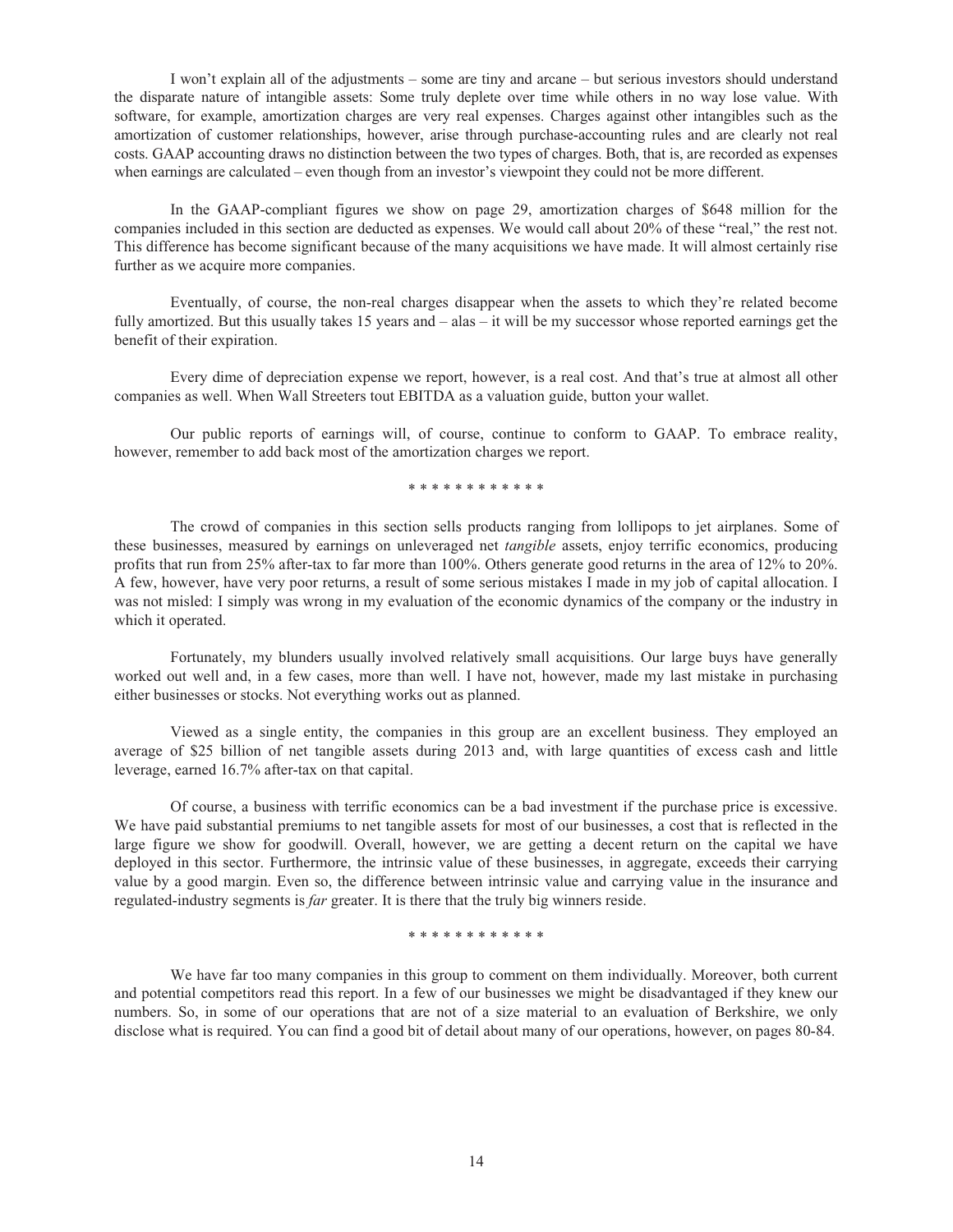I can't resist, however, giving you an update on Nebraska Furniture Mart's expansion into Texas. I'm not covering this event because of its *economic* importance to Berkshire – it takes more than a new store to move the needle on Berkshire's \$225 billion equity base. But I've now worked 30 years with the marvelous Blumkin family, and I'm excited about the remarkable store – truly Texas-sized – it is building at The Colony, in the northern part of the Dallas metropolitan area.

When the store is completed next year, NFM will have – under one roof, and on a 433-acre site  $-1.8$  million square feet of retail and supporting warehouse space. View the project's progress at www.nfm.com/texas. NFM already owns the two highest-volume home furnishings stores in the country (in Omaha and Kansas City, Kansas), each doing about \$450 million annually. I predict the Texas store will blow these records away. If you live anywhere near Dallas, come check us out.

I think back to August 30, 1983 – my birthday – when I went to see Mrs. B (Rose Blumkin), carrying a 11⁄4-page purchase proposal for NFM that I had drafted. (It's reproduced on pages 114 - 115.) Mrs. B accepted my offer without changing a word, and we completed the deal without the involvement of investment bankers or lawyers (an experience that can only be described as heavenly). Though the company's financial statements were unaudited, I had no worries. Mrs. B simply told me what was what, and her word was good enough for me.

Mrs. B was 89 at the time and worked until 103 – definitely my kind of woman. Take a look at NFM's financial statements from 1946 on pages 116 - 117. Everything NFM now owns comes from (a) that \$72,264 of net worth and \$50 – *no* zeros omitted – of cash the company then possessed, and (b) the incredible talents of Mrs. B, her son, Louie, and his sons Ron and Irv.

The punch line to this story is that Mrs. B never spent a day in school. Moreover, she emigrated from Russia to America knowing not a word of English. But she loved her adopted country: At Mrs. B's request, the family always sang *God Bless America* at its gatherings.

Aspiring business managers should look hard at the plain, but rare, attributes that produced Mrs. B's incredible success. Students from 40 universities visit me every year, and I have them start the day with a visit to NFM. If they absorb Mrs. B's lessons, they need none from me.

### **Finance and Financial Products**

*"Clayton's loan portfolio will likely grow to at least \$5 billion in not too many years and, with sensible credit standards in place, should deliver significant earnings."*

*— 2003 Annual Report*

This sector, our smallest, includes two rental companies, XTRA (trailers) and CORT (furniture), as well as Clayton Homes, the country's leading producer and financer of manufactured homes. Aside from these 100% owned subsidiaries, we also include in this category a collection of financial assets and our 50% interest in Berkadia Commercial Mortgage.

Clayton is placed in this section because it owns and services 326,569 mortgages, totaling \$13.6 billion. In recent years, as manufactured home sales plummeted, a high percentage of Clayton's earnings came from this mortgage business.

In 2013, however, the sale of new homes began to pick up and earnings from both manufacturing and retailing are again becoming significant. Clayton remains America's number one homebuilder: Its 2013 output of 29,547 homes accounted for about 4.7% of all single-family residences built in the country. Kevin Clayton, Clayton's CEO, has done a magnificent job of guiding the company through the severe housing depression. Now, his job – definitely more fun these days – includes the prospect of another earnings gain in 2014.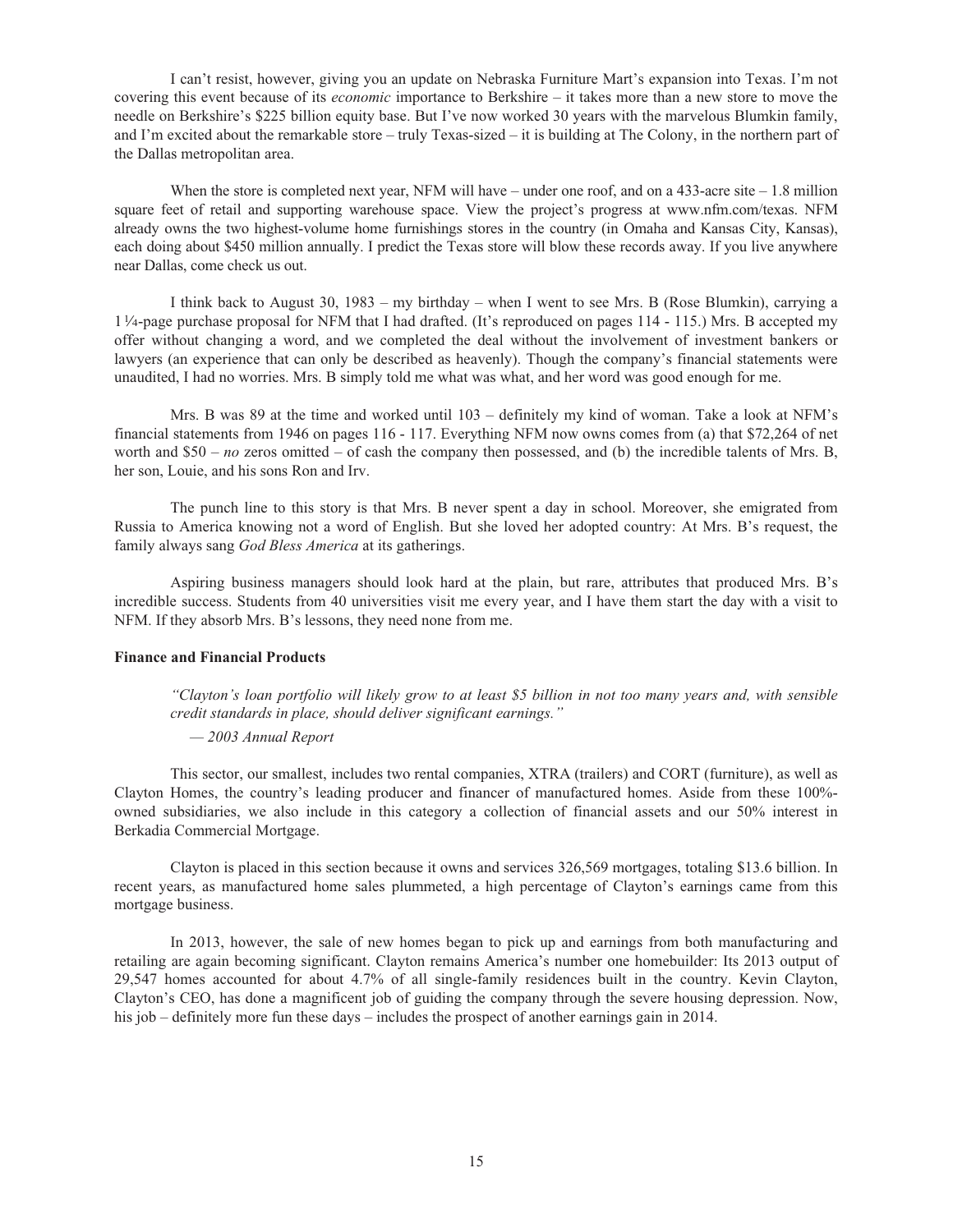CORT and XTRA are leaders in their industries as well. And Jeff Pederson and Bill Franz will keep them on top. We are backing their plans through purchases of equipment that enlarge their rental potential.

Here's the pre-tax earnings recap for this sector:

|                                   | 2013  | 2012                   | 2011  |
|-----------------------------------|-------|------------------------|-------|
|                                   |       | ( <i>in millions</i> ) |       |
| Berkadia                          | \$80  | \$ 35                  | 25    |
|                                   | 416   | 255                    | 154   |
| $CORT$                            | 40    | -42                    | 29    |
| XTRA                              | 125   | 106                    | 126   |
| Net financial income <sup>*</sup> | 324   | 410                    | 440   |
|                                   | \$985 | \$848                  | \$774 |

\* Excludes capital gains or losses

# **Investments**

*"Our stock portfolio . . . was worth approximately \$17 million less than its carrying value [cost] . . . it is our belief that, over a period of years, the overall portfolio will prove to be worth more than its cost."*

— 1974 Annual Report

Below we list our fifteen common stock investments that at yearend had the largest market value.

|             |                                                        |                                   | 12/31/13 |               |
|-------------|--------------------------------------------------------|-----------------------------------|----------|---------------|
| Shares**    | Company                                                | Percentage of<br>Company<br>Owned | $Cost^*$ | <i>Market</i> |
|             |                                                        |                                   |          | (in millions) |
| 151,610,700 | American Express Company                               | 14.2                              | \$1,287  | 13,756<br>S.  |
| 400,000,000 | The Coca-Cola Company                                  | 9.1                               | 1,299    | 16,524        |
| 22,238,900  | DIRECTV                                                | 4.2                               | 1,017    | 1,536         |
| 41,129,643  |                                                        | 0.9                               | 3,737    | 4,162         |
| 13,062,594  | The Goldman Sachs Group, Inc. $\dots \dots$            | 2.8                               | 750      | 2,315         |
| 68,121,984  | International Business Machines Corp.                  | 6.3                               | 11,681   | 12,778        |
| 24,669,778  | Moody's Corporation                                    | 11.5                              | 248      | 1,936         |
| 20,060,390  | Munich Re                                              | 11.2                              | 2,990    | 4,415         |
| 20,668,118  | Phillips 66                                            | 3.4                               | 660      | 1,594         |
| 52,477,678  | The Procter & Gamble Company                           | 1.9                               | 336      | 4,272         |
| 22,169,930  |                                                        | 1.7                               | 1,747    | 2,354         |
| 301,046,076 | Tesco plc                                              | 3.7                               | 1,699    | 1,666         |
| 96,117,069  |                                                        | 5.3                               | 3,002    | 3,883         |
| 56,805,984  | Wal-Mart Stores, Inc. $\dots\dots\dots\dots\dots\dots$ | 1.8                               | 2,976    | 4,470         |
| 483,470,853 | Wells Fargo & Company                                  | 9.2                               | 11,871   | 21,950        |
|             | Others                                                 |                                   | 11,281   | 19,894        |
|             | Total Common Stocks Carried at Market                  |                                   | \$56,581 | \$117,505     |

\*This is our actual purchase price and also our tax basis; GAAP "cost" differs in a few cases because of write-ups or write-downs that have been required under its rules.

\*\*Excludes shares held by Berkshire subsidiary pension funds.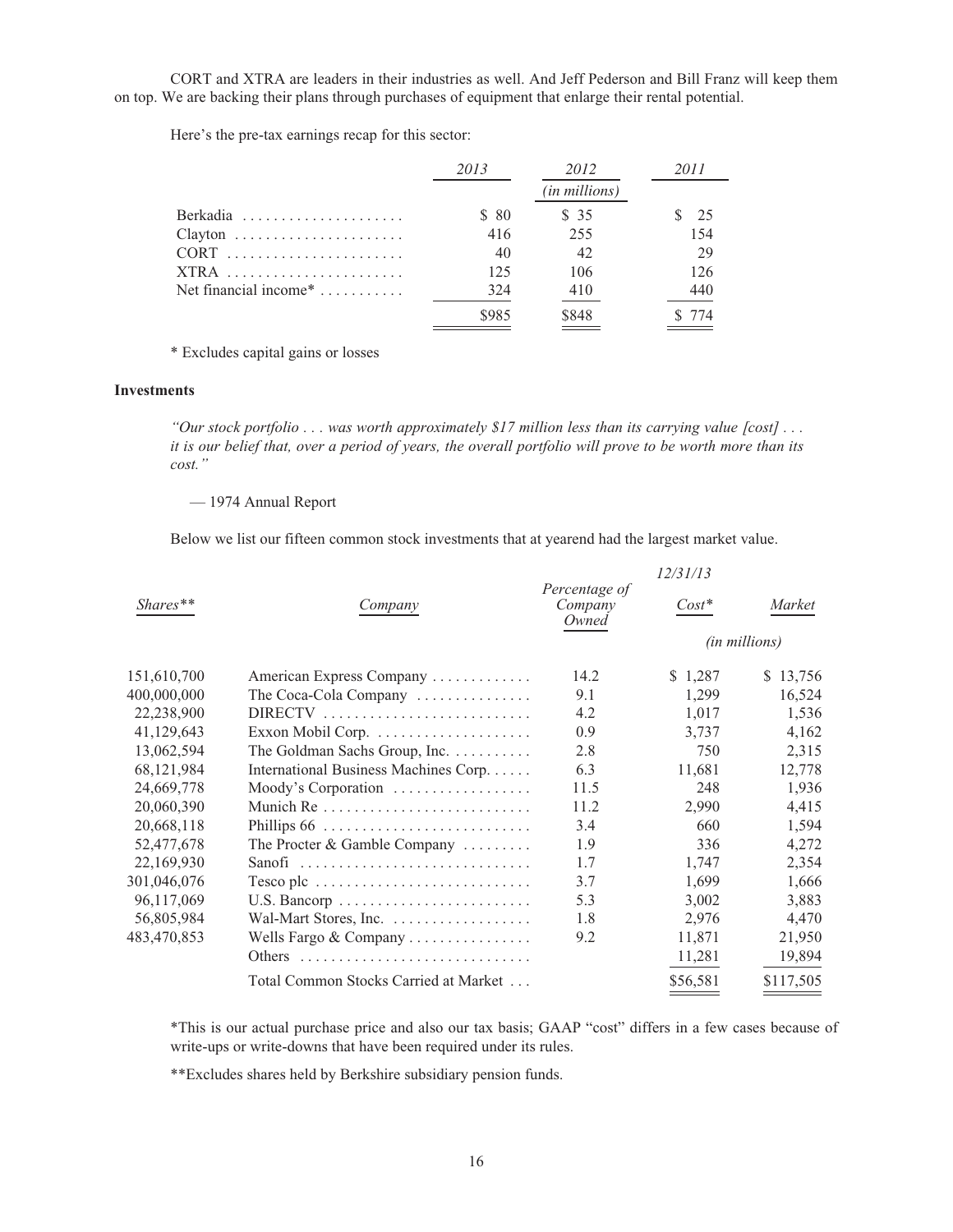Berkshire has one major equity position that is not included in the table: We can buy 700 million shares of Bank of America at any time prior to September 2021 for \$5 billion. At yearend these shares were worth \$10.9 billion. We are likely to purchase the shares just before expiration of our option. In the meantime, it is important for you to realize that Bank of America is, in effect, our fifth largest equity investment and one we value highly.

In addition to our equity holdings, we also invest substantial sums in bonds. Usually, we've done well in these. But not always.

Most of you have never heard of Energy Future Holdings. Consider yourselves lucky; I certainly wish I hadn't. The company was formed in 2007 to effect a giant leveraged buyout of electric utility assets in Texas. The equity owners put up \$8 billion and borrowed a massive amount in addition. About \$2 billion of the debt was purchased by Berkshire, pursuant to a decision I made without consulting with Charlie. That was a *big* mistake.

Unless natural gas prices soar, EFH will almost certainly file for bankruptcy in 2014. Last year, we sold our holdings for \$259 million. While owning the bonds, we received \$837 million in cash interest. Overall, therefore, we suffered a pre-tax loss of \$873 million. Next time I'll call Charlie.

A few of our subsidiaries – primarily electric and gas utilities – use derivatives in their operations. Otherwise, we have not entered into any derivative contracts for some years, and our existing positions continue to run off. The contracts that have expired have delivered large profits as well as several billion dollars of mediumterm float. Though there are no guarantees, we expect a similar result from those remaining on our books.

## **Some Thoughts About Investing**

*Investment is most intelligent when it is most businesslike.* — *The Intelligent Investor* by Benjamin Graham

It is fitting to have a Ben Graham quote open this discussion because I owe so much of what I know about investing to him. I will talk more about Ben a bit later, and I will even sooner talk about common stocks. But let me first tell you about two small non-stock investments that I made long ago. Though neither changed my net worth by much, they are instructive.

This tale begins in Nebraska. From 1973 to 1981, the Midwest experienced an explosion in farm prices, caused by a widespread belief that runaway inflation was coming and fueled by the lending policies of small rural banks. Then the bubble burst, bringing price declines of 50% or more that devastated both leveraged farmers and their lenders. Five times as many Iowa and Nebraska banks failed in that bubble's aftermath than in our recent Great Recession.

In 1986, I purchased a 400-acre farm, located 50 miles north of Omaha, from the FDIC. It cost me \$280,000, considerably less than what a failed bank had lent against the farm a few years earlier. I knew nothing about operating a farm. But I have a son who loves farming and I learned from him both how many bushels of corn and soybeans the farm would produce and what the operating expenses would be. From these estimates, I calculated the normalized return from the farm to then be about 10%. I also thought it was likely that productivity would improve over time and that crop prices would move higher as well. Both expectations proved out.

I needed no unusual knowledge or intelligence to conclude that the investment had no downside and potentially had substantial upside. There would, of course, be the occasional bad crop and prices would sometimes disappoint. But so what? There would be some unusually good years as well, and I would never be under any pressure to sell the property. Now, 28 years later, the farm has tripled its earnings and is worth five times or more what I paid. I still know nothing about farming and recently made just my second visit to the farm.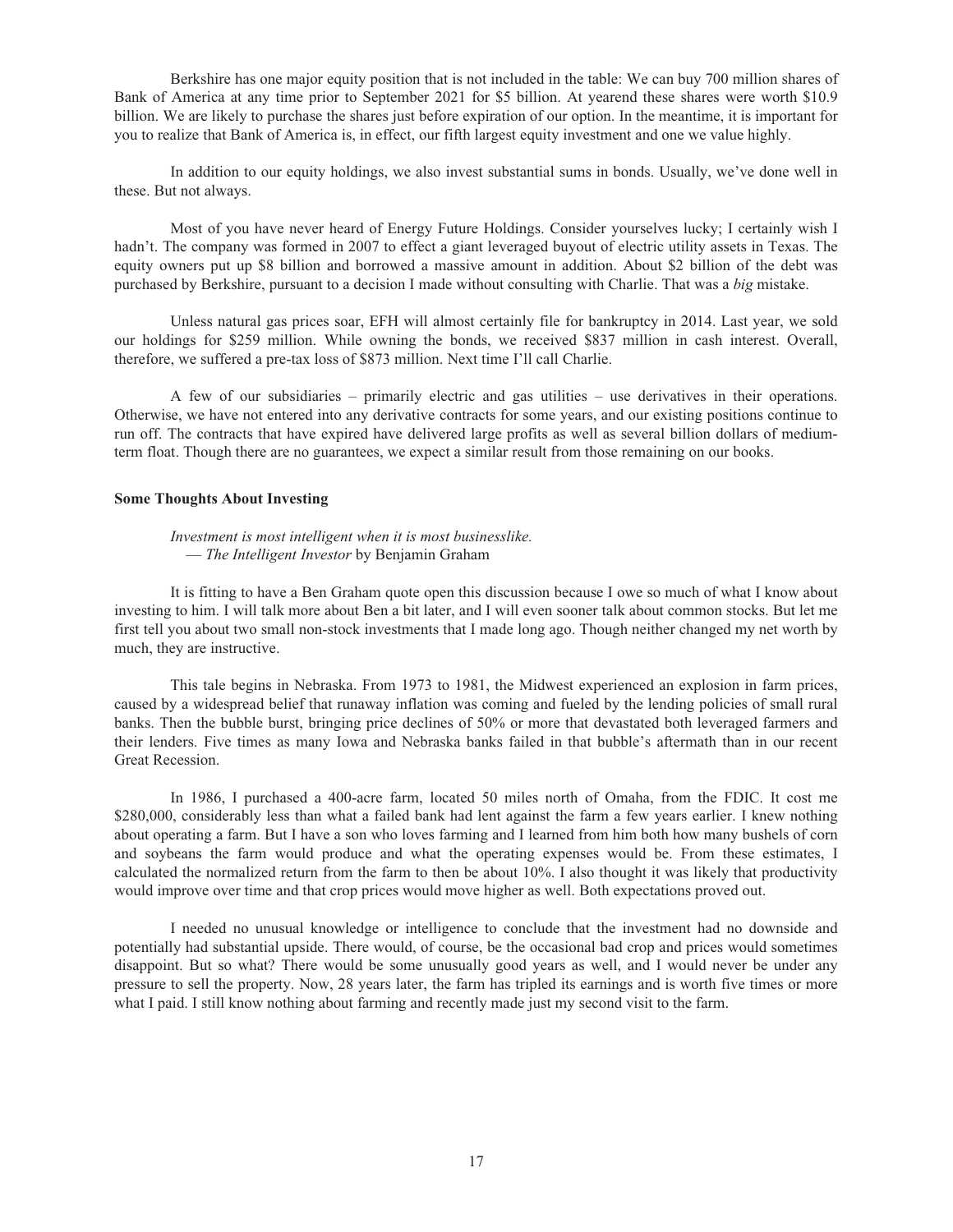In 1993, I made another small investment. Larry Silverstein, Salomon's landlord when I was the company's CEO, told me about a New York retail property adjacent to NYU that the Resolution Trust Corp. was selling. Again, a bubble had popped – this one involving commercial real estate – and the RTC had been created to dispose of the assets of failed savings institutions whose optimistic lending practices had fueled the folly.

Here, too, the analysis was simple. As had been the case with the farm, the unleveraged current yield from the property was about 10%. But the property had been undermanaged by the RTC, and its income would increase when several vacant stores were leased. Even more important, the largest tenant – who occupied around 20% of the project's space – was paying rent of about \$5 per foot, whereas other tenants averaged \$70. The expiration of this bargain lease in nine years was certain to provide a major boost to earnings. The property's location was also superb: NYU wasn't going anywhere.

I joined a small group, including Larry and my friend Fred Rose, that purchased the parcel. Fred was an experienced, high-grade real estate investor who, with his family, would manage the property. And manage it they did. As old leases expired, earnings tripled. Annual distributions now exceed 35% of our original equity investment. Moreover, our original mortgage was refinanced in 1996 and again in 1999, moves that allowed several special distributions totaling more than 150% of what we had invested. I've yet to view the property.

Income from both the farm and the NYU real estate will probably increase in the decades to come. Though the gains won't be dramatic, the two investments will be solid and satisfactory holdings for my lifetime and, subsequently, for my children and grandchildren.

I tell these tales to illustrate certain fundamentals of investing:

- You don't need to be an expert in order to achieve satisfactory investment returns. But if you aren't, you must recognize your limitations and follow a course certain to work reasonably well. Keep things simple and don't swing for the fences. When promised quick profits, respond with a quick "no."
- Focus on the future productivity of the asset you are considering. If you don't feel comfortable making a rough estimate of the asset's future earnings, just forget it and move on. No one has the ability to evaluate every investment possibility. But omniscience isn't necessary; you only need to understand the actions you undertake.
- If you instead focus on the prospective price change of a contemplated purchase, you are speculating. There is nothing improper about that. I know, however, that I am unable to speculate successfully, and I am skeptical of those who claim sustained success at doing so. Half of all coin-flippers will win their first toss; *none* of those winners has an expectation of profit if he continues to play the game. And the fact that a given asset has appreciated in the recent past is *never* a reason to buy it.
- With my two small investments, I thought *only* of what the properties would produce and cared not at all about their daily valuations. Games are won by players who focus on the playing field – not by those whose eyes are glued to the scoreboard. If you can enjoy Saturdays and Sundays without looking at stock prices, give it a try on weekdays.
- Forming macro opinions or listening to the macro or market predictions of others is a waste of time. Indeed, it is dangerous because it may blur your vision of the facts that are truly important. (When I hear TV commentators glibly opine on what the market will do next, I am reminded of Mickey Mantle's scathing comment: "You don't know how easy this game is until you get into that broadcasting booth.")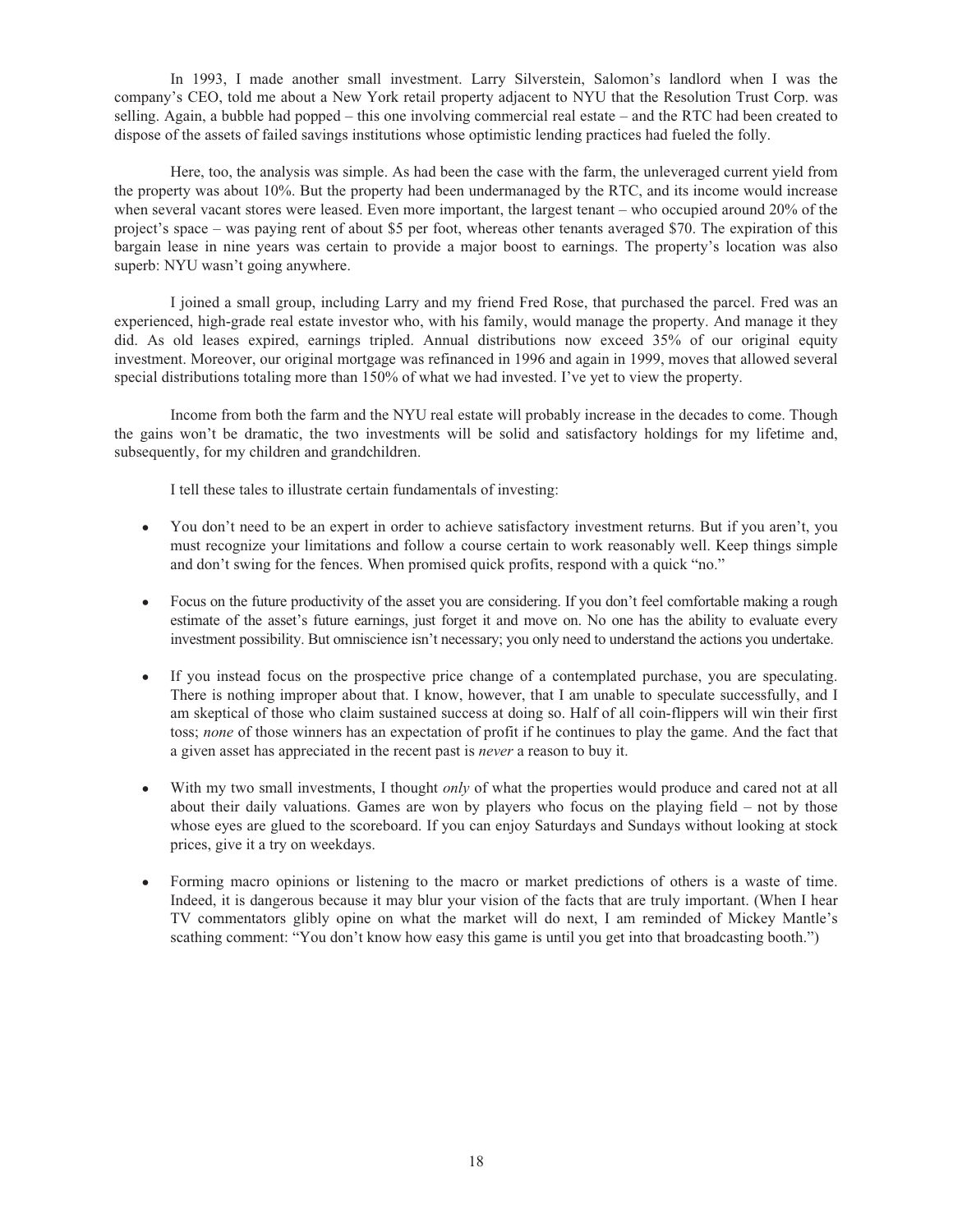My two purchases were made in 1986 and 1993. What the economy, interest rates, or the stock market might do in the years immediately following  $-1987$  and  $1994 -$  was of no importance to me in making those investments. I can't remember what the headlines or pundits were saying at the time. Whatever the chatter, corn would keep growing in Nebraska and students would flock to NYU.

There is one major difference between my two small investments and an investment in stocks. Stocks provide you minute-to-minute valuations for your holdings whereas I have yet to see a quotation for either my farm or the New York real estate.

It should be an enormous advantage for investors in stocks to have those wildly fluctuating valuations placed on their holdings – and for some investors, it is. After all, if a moody fellow with a farm bordering my property yelled out a price every day to me at which he would either buy my farm or sell me his – and those prices varied widely over short periods of time depending on his mental state – how in the world could I be other than benefited by his erratic behavior? If his daily shout-out was ridiculously low, and I had some spare cash, I would buy his farm. If the number he yelled was absurdly high, I could either sell to him or just go on farming.

Owners of stocks, however, too often let the capricious and often irrational behavior of their fellow owners cause them to behave irrationally as well. Because there is so much chatter about markets, the economy, interest rates, price behavior of stocks, etc., some investors believe it is important to listen to pundits – and, worse yet, important to consider acting upon their comments.

Those people who can sit quietly for decades when they own a farm or apartment house too often become frenetic when they are exposed to a stream of stock quotations and accompanying commentators delivering an implied message of "Don't just sit there, *do* something." For these investors, liquidity is transformed from the unqualified benefit it should be to a curse.

A "flash crash" or some other extreme market fluctuation can't hurt an investor any more than an erratic and mouthy neighbor can hurt my farm investment. Indeed, tumbling markets can be helpful to the true investor if he has cash available when prices get far out of line with values. A climate of fear is your *friend* when investing; a euphoric world is your enemy.

During the extraordinary financial panic that occurred late in 2008, I never gave a thought to selling my farm or New York real estate, even though a severe recession was clearly brewing. And, if I had owned 100% of a solid business with good long-term prospects, it would have been foolish for me to even consider dumping it. So why would I have sold my stocks that were small participations in wonderful businesses? True, any one of them might eventually disappoint, but as a group they were certain to do well. Could anyone really believe the earth was going to swallow up the incredible productive assets and unlimited human ingenuity existing in America?

# \*\*\*\*\*\*\*\*\*\*\*\*

When Charlie and I buy stocks – which we think of as small portions of businesses – our analysis is very similar to that which we use in buying entire businesses. We first have to decide whether we can sensibly estimate an earnings range for five years out, or more. If the answer is yes, we will buy the stock (or business) if it sells at a reasonable price in relation to the bottom boundary of our estimate. If, however, we lack the ability to estimate future earnings – which is usually the case – we simply move on to other prospects. In the 54 years we have worked together, we have *never* foregone an attractive purchase because of the macro or political environment, or the views of other people. In fact, these subjects never come up when we make decisions.

It's vital, however, that we recognize the perimeter of our "circle of competence" and stay well inside of it. Even then, we will make some mistakes, both with stocks and businesses. But they will not be the disasters that occur, for example, when a long-rising market induces purchases that are based on anticipated price behavior and a desire to be where the action is.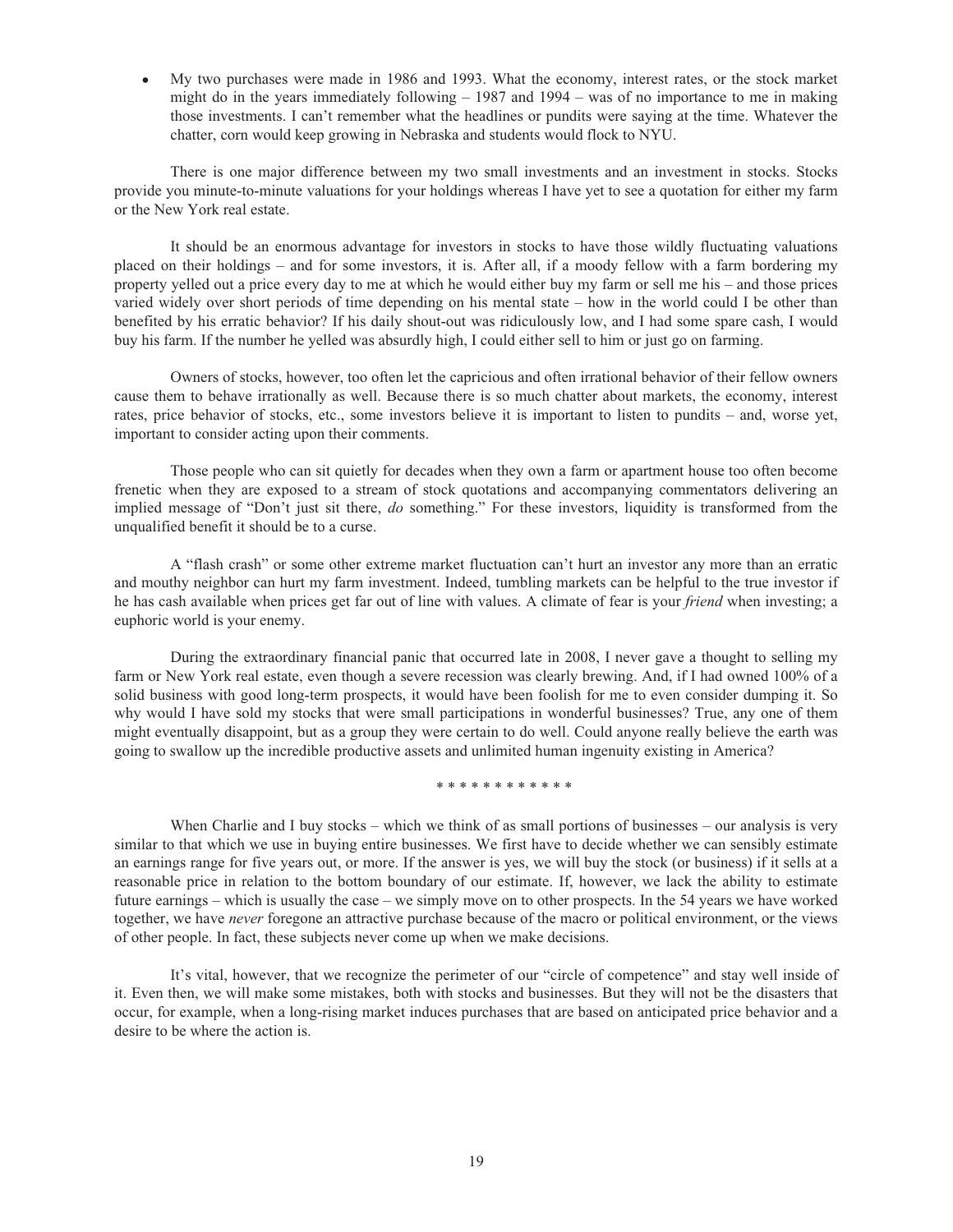Most investors, of course, have not made the study of business prospects a priority in their lives. If wise, they will conclude that they do not know enough about specific businesses to predict their future earning power.

I have good news for these non-professionals: The typical investor doesn't need this skill. In aggregate, American business has done wonderfully over time and will continue to do so (though, most assuredly, in *unpredictable* fits and starts). In the 20<sup>th</sup> Century, the Dow Jones Industrials index advanced from 66 to 11,497, paying a rising stream of dividends to boot. The 21st Century will witness further gains, almost certain to be substantial. The goal of the non-professional should not be to pick winners – neither he nor his "helpers" can do that – but should rather be to own a cross-section of businesses that in aggregate are bound to do well. A low-cost S&P 500 index fund will achieve this goal.

That's the "what" of investing for the non-professional. The "when" is also important. The main danger is that the timid or beginning investor will enter the market at a time of extreme exuberance and then become disillusioned when paper losses occur. (Remember the late Barton Biggs' observation: "A bull market is like sex. It feels best just before it ends.") The antidote to that kind of mistiming is for an investor to accumulate shares over a long period and never to sell when the news is bad and stocks are well off their highs. Following those rules, the "know-nothing" investor who both diversifies and *keeps his costs minimal* is virtually certain to get satisfactory results. Indeed, the unsophisticated investor who is realistic about his shortcomings is likely to obtain better longterm results than the knowledgeable professional who is blind to even a single weakness.

If "investors" frenetically bought and sold farmland to each other, neither the yields nor prices of their crops would be increased. The only consequence of such behavior would be decreases in the overall earnings realized by the farm-owning population because of the substantial costs it would incur as it sought advice and switched properties.

Nevertheless, both individuals and institutions will constantly be urged to be active by those who profit from giving advice or effecting transactions. The resulting frictional costs can be huge and, for investors in aggregate, devoid of benefit. So ignore the chatter, keep your costs minimal, and invest in stocks as you would in a farm.

My money, I should add, is where my mouth is: What I advise here is essentially identical to certain instructions I've laid out in my will. One bequest provides that cash will be delivered to a trustee for my wife's benefit. (I have to use cash for individual bequests, because *all* of my Berkshire shares will be fully distributed to certain philanthropic organizations over the ten years following the closing of my estate.) My advice to the trustee could not be more simple: Put 10% of the cash in short-term government bonds and 90% in a very low-cost S&P 500 index fund. (I suggest Vanguard's.) I believe the trust's long-term results from this policy will be superior to those attained by most investors – whether pension funds, institutions or individuals – who employ high-fee managers.

### \*\*\*\*\*\*\*\*\*\*

And now back to Ben Graham. I learned most of the thoughts in this investment discussion from Ben's book *The Intelligent Investor*, which I bought in 1949. My financial life changed with that purchase.

Before reading Ben's book, I had wandered around the investing landscape, devouring everything written on the subject. Much of what I read fascinated me: I tried my hand at charting and at using market indicia to predict stock movements. I sat in brokerage offices watching the tape roll by, and I listened to commentators. All of this was fun, but I couldn't shake the feeling that I wasn't getting anywhere.

In contrast, Ben's ideas were explained logically in elegant, easy-to-understand prose (without Greek letters or complicated formulas). For me, the key points were laid out in what later editions labeled Chapters 8 and 20. (The original 1949 edition numbered its chapters differently.) These points guide my investing decisions today.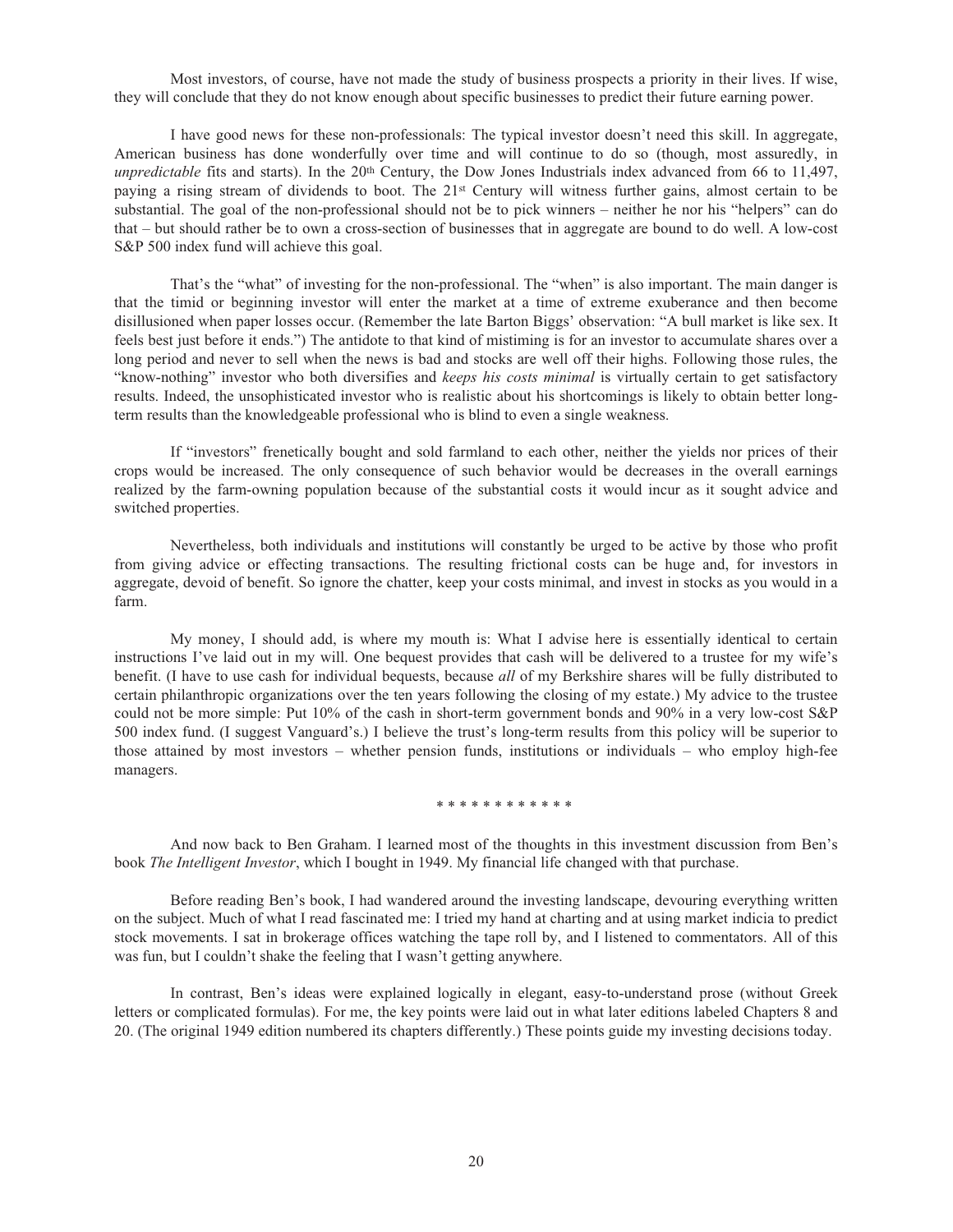A couple of interesting sidelights about the book: Later editions included a postscript describing an unnamed investment that was a bonanza for Ben. Ben made the purchase in 1948 when he was writing the first edition and – brace yourself – the mystery company was GEICO. If Ben had not recognized the special qualities of GEICO when it was still in its infancy, my future and Berkshire's would have been far different.

The 1949 edition of the book also recommended a railroad stock that was then selling for \$17 and earning about \$10 per share. (One of the reasons I admired Ben was that he had the guts to use current examples, leaving himself open to sneers if he stumbled.) In part, that low valuation resulted from an accounting rule of the time that required the railroad to exclude from its reported earnings the substantial retained earnings of affiliates.

The recommended stock was Northern Pacific, and its most important affiliate was Chicago, Burlington and Quincy. These railroads are now important parts of BNSF (Burlington Northern Santa Fe), which is today fully owned by Berkshire. When I read the book, Northern Pacific had a market value of about \$40 million. Now its successor (having added a great many properties, to be sure) *earns* that amount every four days.

I can't remember what I paid for that first copy of *The Intelligent Investor*. Whatever the cost, it would underscore the truth of Ben's adage: Price is what you pay, value is what you get. Of all the investments I ever made, buying Ben's book was the best (except for my purchase of two marriage licenses).

\*\*\*\*\*\*\*\*\*\*

Local and state financial problems are accelerating, in large part because public entities promised pensions they couldn't afford. Citizens and public officials typically under-appreciated the gigantic financial tapeworm that was born when promises were made that conflicted with a willingness to fund them. Unfortunately, pension mathematics today remain a mystery to most Americans.

Investment policies, as well, play an important role in these problems. In 1975, I wrote a memo to Katharine Graham, then chairman of The Washington Post Company, about the pitfalls of pension promises and the importance of investment policy. That memo is reproduced on pages 118 - 136.

During the next decade, you will read a lot of news – *bad* news – about public pension plans. I hope my memo is helpful to you in understanding the necessity for prompt remedial action where problems exist.

# **The Annual Meeting**

The annual meeting will be held on Saturday, May 3<sup>rd</sup> at the CenturyLink Center. Carrie Sova, our talented ringmaster, will be in charge, and all of our headquarters group will pitch in to help her. Our gang both does a better job than professional event planners would and – yes – saves us money.

CenturyLink's doors will open at 7 a.m., and at 7:30 we will have our third International Newspaper Tossing Challenge. Our target will be a Clayton Home porch, precisely 35 feet from the throwing line. I tossed about 500,000 papers when I was a teenager, so I think I'm pretty good. Challenge me: I'll buy a Dilly Bar for anyone who lands his or her throw closer to the doorstep than I do. The papers will be 36 to 42 pages, and you must fold them yourself (no rubber bands allowed).

At 8:30, a new Berkshire movie will be shown. An hour later, we will start the question-and-answer period, which (with a break for lunch at CenturyLink's stands) will last until 3:30. After a short recess, Charlie and I will convene the annual meeting at 3:45. If you decide to leave during the day's question periods, please do so while *Charlie* is talking.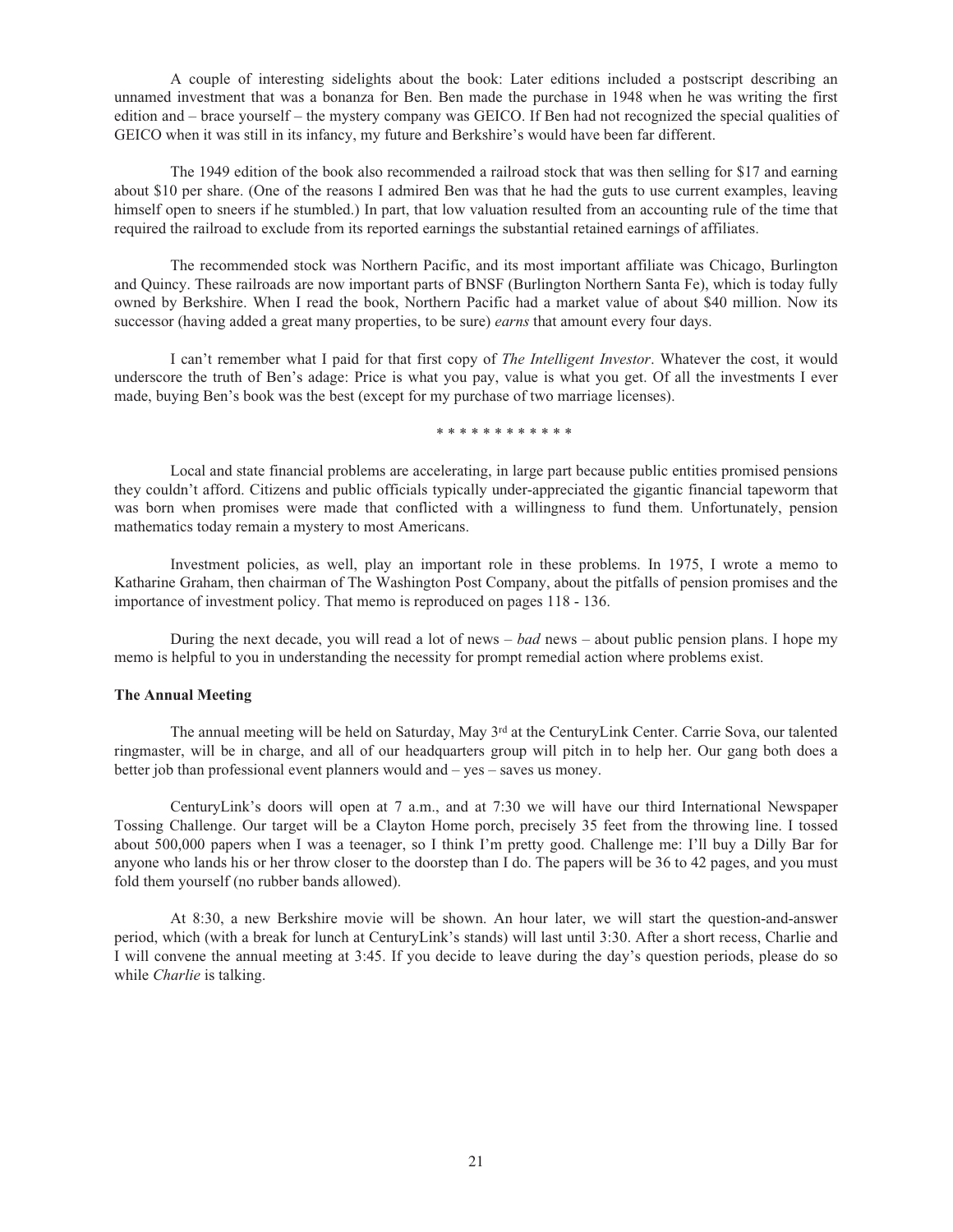The best reason to exit, of course, is to *shop*. We'll assist you by filling the 194,300-square-foot hall that adjoins the meeting area with products from dozens of Berkshire subsidiaries. Last year, you did your part, and most locations racked up record sales. In a nine-hour period, we sold 1,062 pairs of Justin boots (that's a pair every 32 seconds), 12,792 pounds of See's candy, 11,162 Quikut knives (21 knives per minute) and 6,344 pairs of Wells Lamont gloves, always a hot item. This year, Charlie and I will have competing ketchup bottles for sale. Naturally, the one with Charlie's picture will be heavily discounted. But, if you help, my bottle will outsell his. This is important, so don't let me down.

Brooks, our running-shoe company, will again have a special commemorative shoe to offer at the meeting. After you purchase a pair, wear them the next day at our second annual "Berkshire 5K," an 8 a.m. race starting at the CenturyLink. Full details for participating will be included in the Visitor's Guide that you will receive with your tickets for the meeting. Entrants will find themselves running alongside many of Berkshire's managers, directors and associates.

GEICO will have a booth in the shopping area, staffed by a number of its top counselors from around the country. Stop by for a quote. In most cases, GEICO will be able to give you a shareholder discount (usually 8%). This special offer is permitted by 44 of the 51 jurisdictions in which we operate. (One supplemental point: The discount is not additive if you qualify for another, such as that given certain groups.) Bring the details of your existing insurance and check out whether we can save you money. For at least half of you, I believe we can.

Be sure to visit the Bookworm. It will carry about 35 books and DVDs, among them a couple of new titles. One is Max Olson's compilation of Berkshire letters going back to 1965. The book includes an index that I find particularly useful, specifying page numbers for individuals, companies and subject matter. I also recommend *Forty Chances* by my son, Howard. You'll enjoy it.

If you are a big spender – or aspire to become one – visit Signature Flight Support on the east side of the Omaha airport between noon and 5 p.m. on Saturday. There, we will have a fleet of NetJets aircraft sure to set your pulse racing. Come by bus; leave by private jet. Live a little.

An attachment to the proxy material that is enclosed with this report explains how you can obtain the credential you will need for admission to the meeting and other events. Airlines have sometimes jacked up prices for the Berkshire weekend. If you are coming from far away, compare the cost of flying to Kansas City versus Omaha. The drive between the two cities is about  $2\frac{1}{2}$  hours, and it may be that Kansas City can save you significant money, particularly if you had planned to rent a car in Omaha. Spend the savings with us.

At Nebraska Furniture Mart, located on a 77-acre site on 72nd Street between Dodge and Pacific, we will again be having "Berkshire Weekend" discount pricing. Last year in the week surrounding the meeting, the store did \$40.2 million of business, breaking its previous record by 12%. It also set a single day record of \$8.2 million on Saturday, selling nearly \$1 million of mattresses alone.

To obtain the Berkshire discount at NFM, you must make your purchases between Tuesday, April 29th and Monday, May 5<sup>th</sup> inclusive, and also present your meeting credential. The period's special pricing will even apply to the products of several prestigious manufacturers that normally have ironclad rules against discounting but which, in the spirit of our shareholder weekend, have made an exception for you. We appreciate their cooperation. NFM is open from 10 a.m. to 9 p.m. Monday through Saturday, and 10 a.m. to 6 p.m. on Sunday. On Saturday this year, from 5:30 p.m. to 8 p.m., NFM is having a picnic to which you are all invited.

At Borsheims, we will again have two shareholder-only events. The first will be a cocktail reception from 6 p.m. to 9 p.m. on Friday, May 2nd. The second, the main gala, will be held on Sunday, May 4th, from 9 a.m. to 4 p.m. On Saturday, we will be open until 6 p.m. In recent years, our three-day volume has far exceeded sales in all of December, normally a jeweler's best month.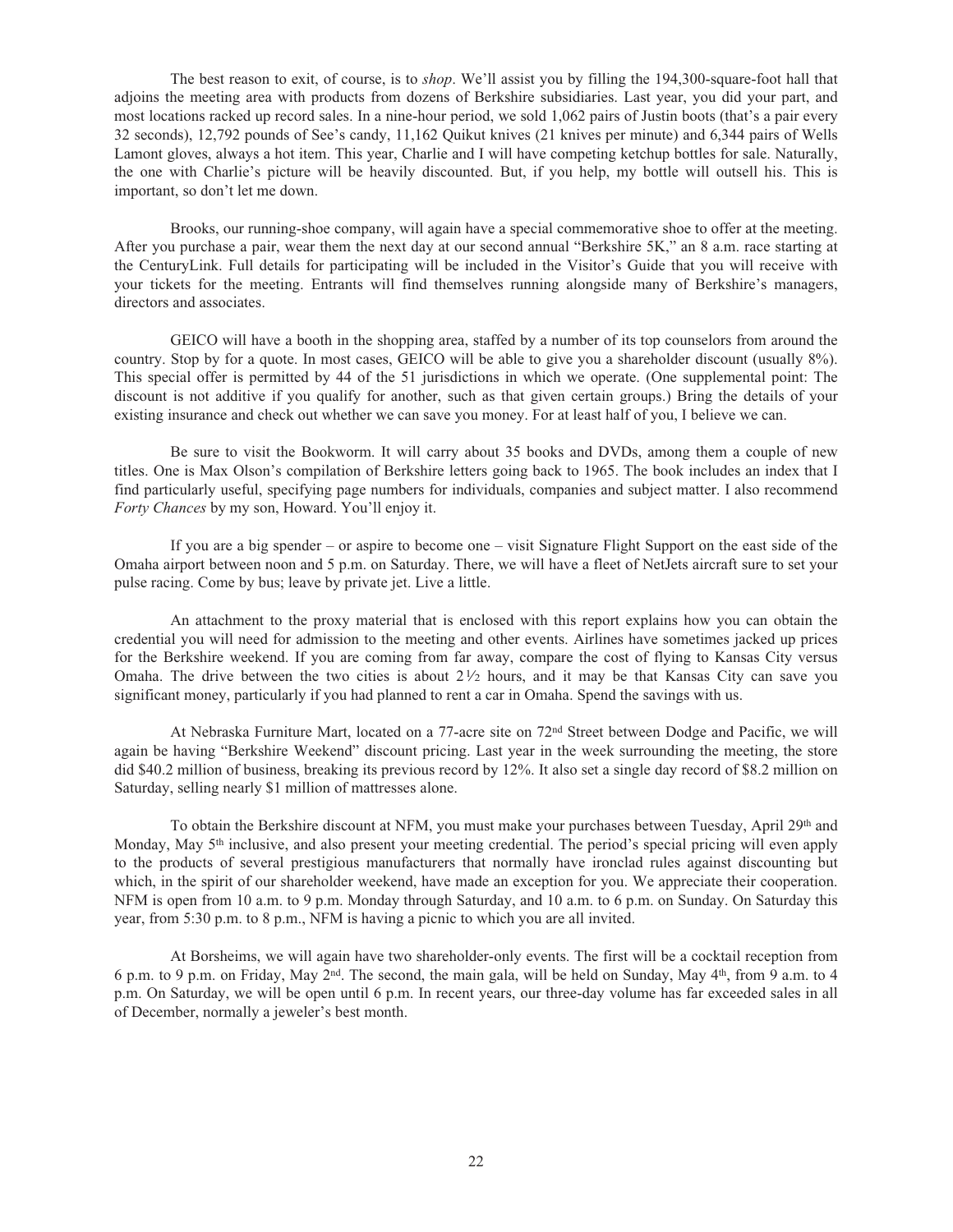About 1:15 p.m. on Sunday, I will begin clerking at Borsheims. Ask for my "Crazy Warren" quote on the item of your choice. As I get older, my pricing gets ever more ridiculous. Come take advantage of me.

We will have huge crowds at Borsheims throughout the weekend. For your convenience, therefore, shareholder prices will be available from Monday, April 28<sup>th</sup> through Saturday, May 10<sup>th</sup>. During that period, please identify yourself as a shareholder by presenting your meeting credentials or a brokerage statement that shows you are a Berkshire holder.

On Sunday, in the mall outside of Borsheims, a blindfolded Patrick Wolff, twice U.S. chess champion, will take on all comers – who will have their eyes wide open – in groups of six. Nearby, Norman Beck, a remarkable magician from Dallas, will bewilder onlookers. Additionally, we will have Bob Hamman and Sharon Osberg, two of the world's top bridge experts, available to play bridge with our shareholders on Sunday afternoon. Don't play them for money.

My friend, Ariel Hsing, will be in the mall as well on Sunday, taking on challengers at table tennis. Last year, she made Americans – and especially me – proud with her performance at the Olympics.

I met Ariel when she was nine and even then I was unable to score a point against her. Now, she's a freshman at Princeton and the U.S. Women's Champion. If you don't mind embarrassing yourself, test your skills against her, beginning at 1 p.m. Bill Gates and I will lead off and try to soften her up.

Gorat's and Piccolo's will again be open exclusively for Berkshire shareholders on Sunday, May 4th. Both will be serving until 10 p.m., with Gorat's opening at 1 p.m. and Piccolo's opening at 4 p.m. These restaurants are my favorites, and I will eat at both of them on Sunday evening. Remember: To make a reservation at Gorat's, call 402-551-3733 on April 1st (*but not before*) and for Piccolo's call 402-342-9038. At Piccolo's order a giant root beer float for dessert. Only sissies get the small one.

We will again have the same three financial journalists lead the question-and-answer period at the meeting, asking Charlie and me questions that shareholders have submitted to them by e-mail. The journalists and their e-mail addresses are: Carol Loomis, of Fortune, who may be e-mailed at cloomis@fortunemail.com; Becky Quick, of CNBC, at BerkshireQuestions@cnbc.com; and Andrew Ross Sorkin, of The New York Times, at arsorkin@nytimes.com.

From the questions submitted, each journalist will choose the six he or she decides are the most interesting and important. The journalists have told me your question has the best chance of being selected if you keep it concise, avoid sending it in at the last moment, make it Berkshire-related and include no more than two questions in any e-mail you send them. (In your e-mail, let the journalist know if you would like your name mentioned if your question is selected.)

We will also have a panel of three analysts who follow Berkshire. This year the insurance specialist will be Jay Gelb of Barclays. Questions that deal with our non-insurance operations will come from Jonathan Brandt of Ruane, Cunniff & Goldfarb.

And we will again have a credentialed bear on Berkshire. We would like to hear from applicants who are short Berkshire (please include evidence of your position). The three analysts will bring their own Berkshirespecific questions and alternate with the journalists and the audience in asking them.

Charlie and I believe that all shareholders should have access to new Berkshire information simultaneously and should also have adequate time to analyze it. That's why we try to issue financial information late on Fridays or early on Saturdays and why our annual meeting is held on Saturdays. We do not talk one-on-one to large institutional investors or analysts, but rather treat *all* shareholders the same. Our hope is that the journalists and analysts will ask questions that further educate our owners about their investment.